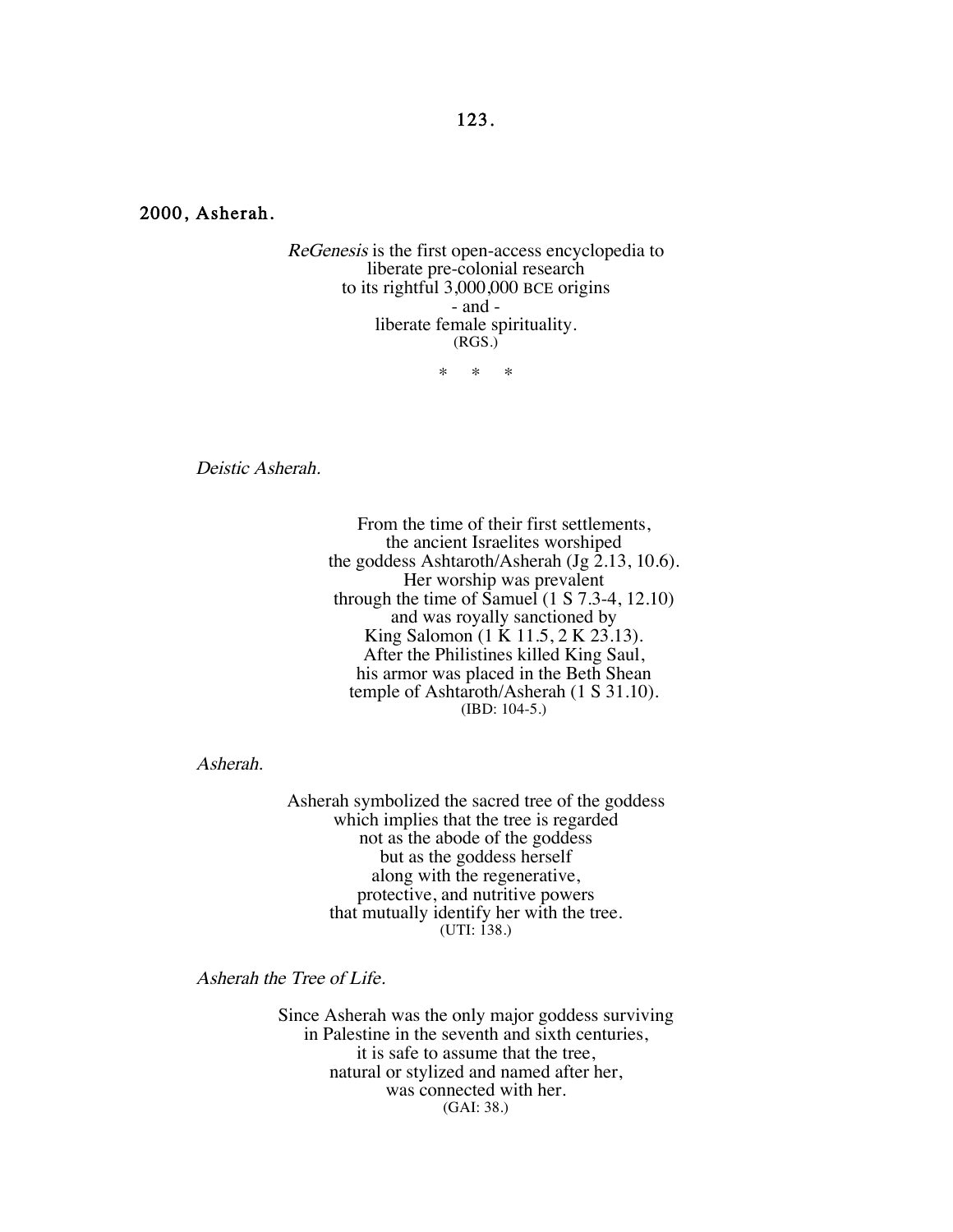Judah Rehoboam, Son of Solomon.

He did what is displeasing to Yahweh, arousing his resentment more than his ancestors did by all the sins they committed, they who had built themselves high places, and had set up pillars and sacred poles on every high hill and under every spreading tree.  $(I K 14.22 - 24.)$ 

Asherah the Source.

The source, the continuance, and the renewal of life. (UTI: 140.)

Asherah Mother Goddess.

In the imagery associated with mother goddess, the representation of breasts and womb is 'a form of divine epiphany.' (SGE: 30, n. 60; TGM: 128.)

Asherah Mother of the Gods.

Asherah was the pro–typical mother of the seventy Canaanite gods and known as "*qnyt* '*lim*, 'procreatress of the gods' or 'um ' $l(m)$ , 'mother of the gods."  $(AMST: 47.)$ 

Canaanite Asherah.

The goddess Asherah was worshiped in Israel from the days of the first settlement in Canaan, the Hebrews having taken over the cult [cultures] of this great mother goddess from the Canaanites. (HG: 45.)

Asherah's Oldest Text.

YHWH \* came from Sinai and shone forth from his own Seir, He showed himself from Mount Paran. Yea, he came among the myriads of Qudhsu [Asherah], at his right hand his own Asherah, Indeed, he who loves the clans and all his holy ones on his left.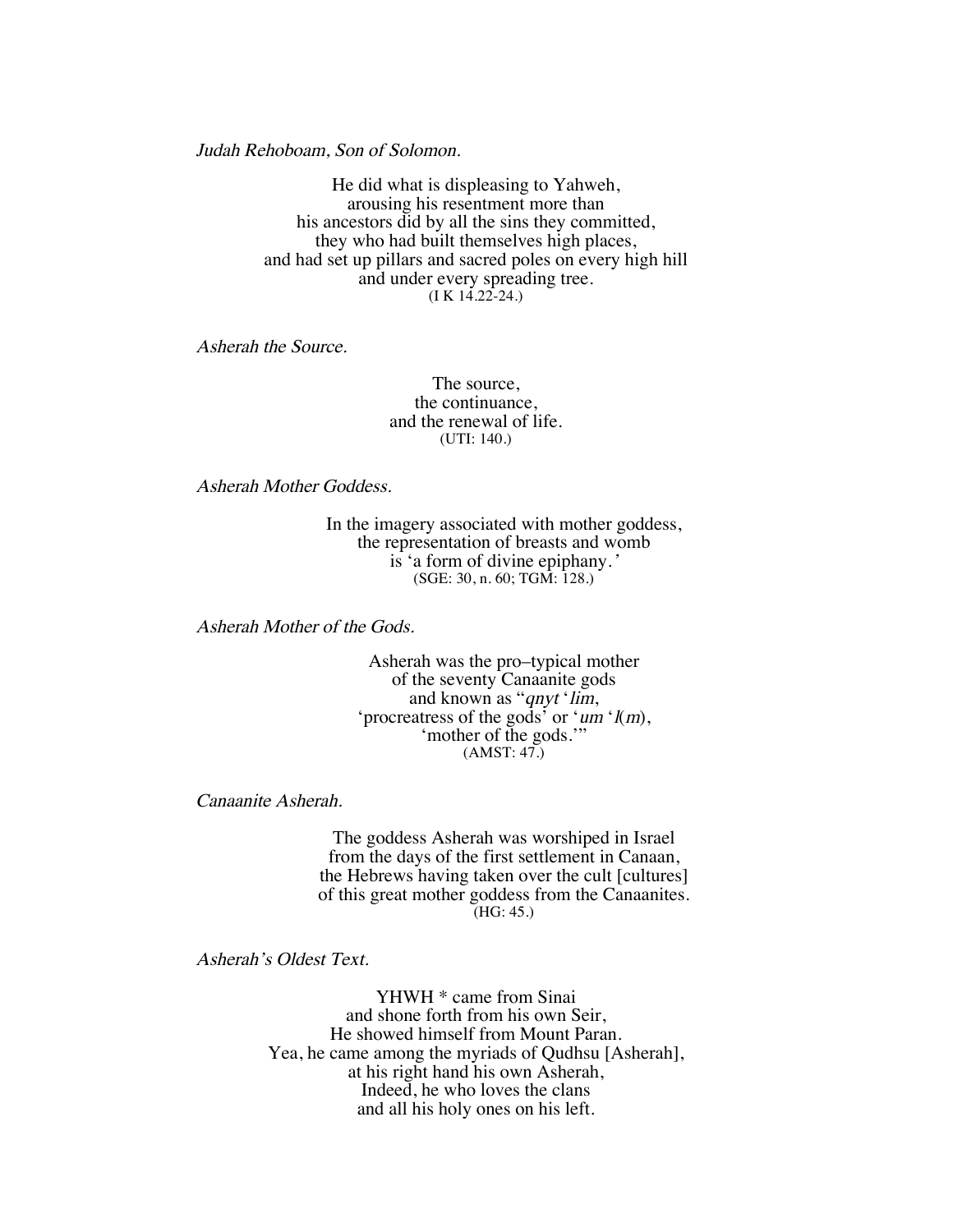#### (Asherah's first biblical reference. Deuteronomy 33.2-3.) (EJI: 115.) \* (Bedouin YW.)

Asherah's Prophets.

Send and summon all of Israel to meet me on mount Carmel, and the four hundred and fifty prophets of Baal with them and the four hundred prophets of the goddess Asherah. (I Kings 18.19; QM: 392.)

Asherah's Lineage.

There is evidence of an unbroken [goddess] cult [culture] … from the time of monarchy to the destruction of the second temple (c.  $1000$  BCE –  $20$  CE.) (CDBL: 119.)

Asherah's Words.

Run to me with your feet, race to me with your legs; for I have a word to tell you, a story to recount to you: the word of the tree and the charm of the stone, the whisper of the heavens to the earth, of the seas to the stars. (MOO: 375, n. 106; Epic of Baal.)

Archaeological Summary.

Ultimately, the campaign to eliminate the goddess failed. 'Asherah was buried long ago by the Establishment,' declares archaeologist and author William G. Dever. 'Now, archaeology has excavated her.'  $(L\ddot{G}I: 36.)$ 

Introduction.

Throughout the Near Eastern pantheon, the great composite deity Asherah transitioned with various names, symbols, and attributes, while maintaining the hypostasis of her essential essence. Her various names, symbols and attributes are especially evident in the 2000–700 BCE Canaanite artifacts (AGL: 290) but less commonplace 400 years later in Hebrew canonical and non–canonical resources when she was *driven underground*. (GHW: 317.) (Hebrew artifacts are less prevalent as sanctuaries were frequently purged and burned.) (AGL: 210.) The discussion in this entry will address the above plus related archaeological discoveries including those from: Kuntillet Ajrud; Khirbet el Qom; Taanach (or Ta'anach) libation stand; the Ekron site; \* city of Lachish temple site; and the Bronze Age Ras Shamra texts. Goddess Asherah's theophany was her primary indwelling symbol: the immortal, ever alive, life-giving tree and grove. (UTI: 129; 139-140.) The asherim or biblical asherahs (ROA: 2) were synthetic manifestations of Asherah that included the sacred pillar, \*\* pole, menorah, and all iconography of the tree of wisdom/tree – of – life.  $(AMST: 29-54.)$  (For further considerations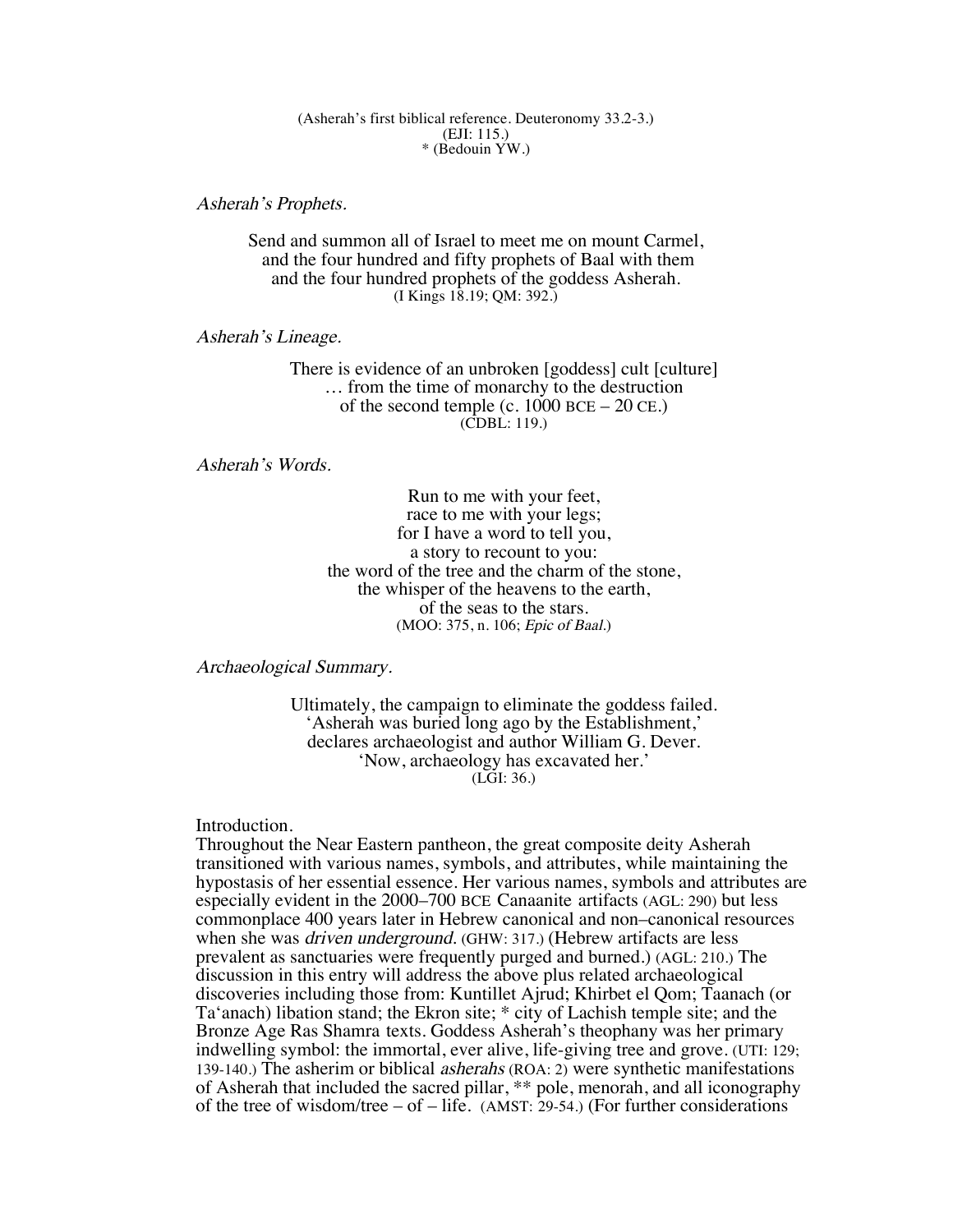see: John Day (AH: 401-406) and (YGG: 53-59); Johanna H. Stuckey (GGL: 137); Ruth Mantin (DWJG: 38); and William LaForest Reed (AOT: 37, 53.) As biblical asherahs were concurrent with the ongoing tree  $-$  of  $-$  life theme throughout the Ancient Near East including Iran, Mesopotamia, Syria, Palestine, Egypt and Cyprus (UA: 54), pillar cults will also be addressed. (For the Kabbalah Tree of Life, Menorah, and the Asherah weavings, see separate ReGenesis entries.) Although this Asherah entry includes both pre–rabbinic and later Israelite/Judahite cultures, it will not be limited to monotheistic deities nor theo – retical religion. (As Theodore J. Lewis reminds us, no longer can we afford to restrict research in Israelite religion to male deities.) (DIAAI: 44.) Related symbols include the pubic triangle, small house shrines called *naoi* (singular, *naos*), plus lions and doves. (ATB: 55-56.) (GHW: 221-223, 232; AGL: 210-211; UTI: 129, 139-140; DIAAI: 44; and ATB: 55-56.) (See Martin P. Nilsson for a discussion about sacred asheras in Crete at Knossos.) (MMRS: 244-247.)

\* On Ekron's 'Holy of Holies' sanctuary, King Achish dedicates the complex to Asherah: "…for Ptgyh his lady. May she bless him, and protect him and prolong his days, and bless his land." (EXE: 40-56.)

\*\* Two additional considerations view Asherim as the masculine plural of Asherah (DGHW: 64), along–side the theory that Asherim can apply to both genders.

#### Canaan.

Given new discoveries and translations, post–diaspora Jewish theo–logy was very likely rooted in the emergent religion of the Semitic/semi–nomadic tribes from the land of urban Canaan, later Israel/Judah. (FS: 26, 23.) Canaan or the Israelite/ Judahite kingdoms \* included the area of Syria–Palestine that formed the Fertile Crescent land bridge between Mesopotamia and Egypt. It encompassed the northern area from Ras Shamra to Negeb in the south. (AGL: 169.) (Other interpretations of the Fertile Crescent are current Iran, Iraq and Turkey.) Around 1200-1000 BCE, Israel became the southern part whereas the northern area extended to coastal Phoenicia. Canaan evolved into a leading culture (FS: 29) that included the advancement of the alphabetic script (FS: 30), significant pottery and sculpture, ambitious building projects including the first temple, and relatively speaking, an overall cosmopolitan life style. Given Canaan's strategic location and advanced urban culture, it was not only an area of notable trade and travel plus numerous conquests and invasions, but it was also the heartland of a significant religious pantheon that emerged during the 2000-1450 BCE, Middle Bronze Age, Asherah and El worship (FS: 49), with Pagan (?) Jahweh (JHWH) (HS: 85) later replacing El. Although well noted that congruent to the rise of Judaic monotheism after the 597 (or 586) - 538 BCE exile in Babylonia (LGI: 40) was the expulsion, dishonor, and degradation of former gods and goddesses, especially Asherah, Queen of Heaven. (TAB: 18.) \*\* Despite a strong, on–going anti–goddess harangue, Asherah continued to surface and re–surface. In support this theory, John Day says that biblical Asherah in Jg 3.7 plus the 'added reference' in the Hebrew Bible, I Kg 18.19; \*\*\* (A: 111; GA: 126) clearly illustrates that she was worshiped as goddess both in ancient Israel –and – that this belief and practice continued well into the postexilic period, including the era of Nehemiah. (YGG: 44- 45; HG: 31.) (FS: 23, 26, 49; AGL: 169-171.) "Ultimately, the campaign to eliminate the goddess failed. 'Asherah was buried long ago by the Establishment,' declares archaeologist and author William G. Dever. 'Now, archaeology has excavated her' (LGI: 36)."

\* "[P]ersons who worshipped the god of the Judeans came to be called, by extension of the term, 'Judeans,' so the word gradually became, in the gentile world, a religious term meaning 'devotee of Yahweh' (PPAP: 146)."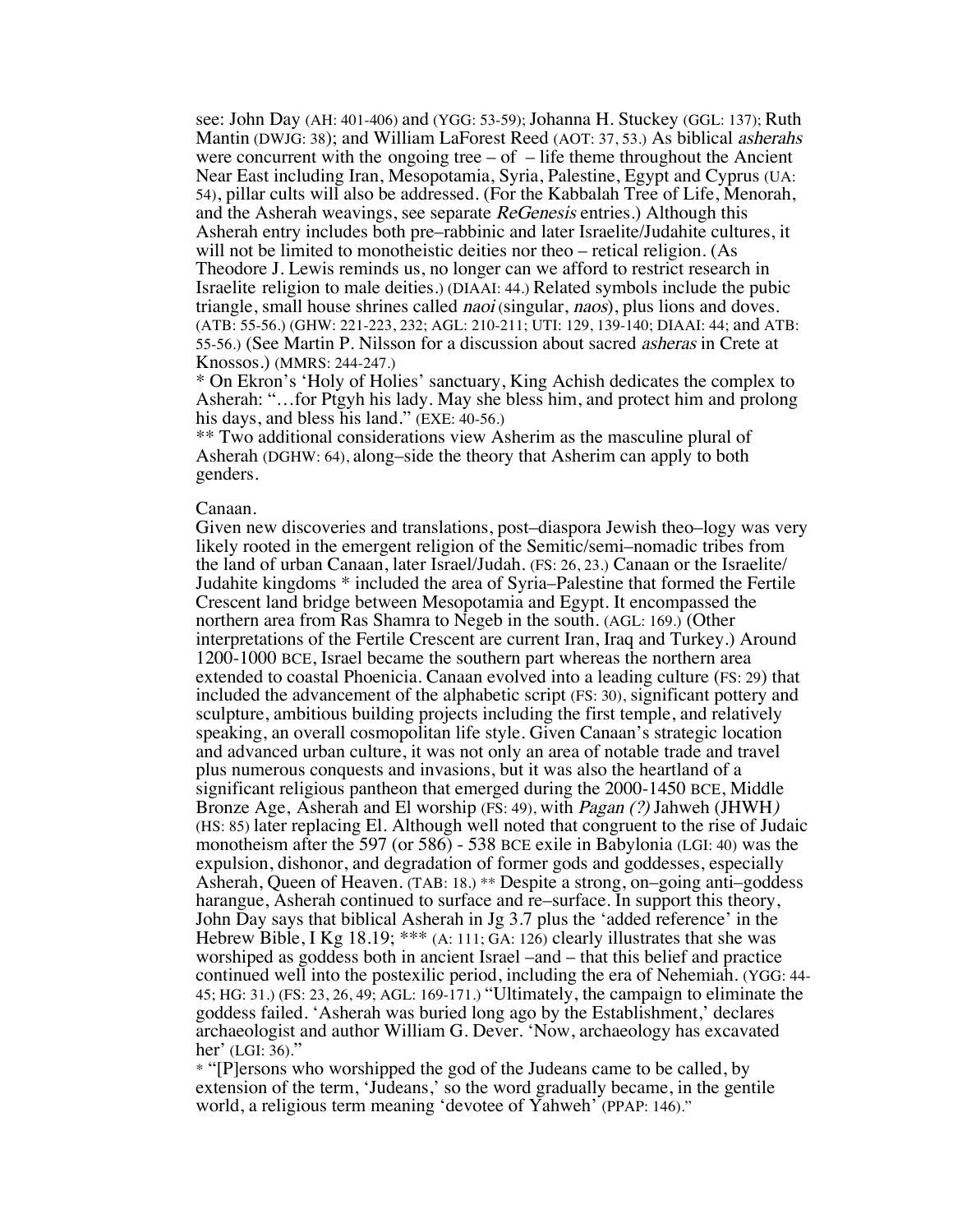# \*\* (Jeremiah 44.)

\*\*\* "The one great difference between the Israelite conception of God and the beliefs of its neighbours is usually considered to be the notion of monotheism (DDDB: 363)." Rather than patristic monotheism, Pagan practices adhered more to polytheistic (integral) practices.

# Canaanite Pantheon.

According to Kien, Middle Bronze Age, 2000-1450 BCE (RDW: 49) ushered in the urbanization of Canaan that included a religious pantheon headed by the father god El and progenitress/creatress of the gods (UTI: 131), Asherah. Come the 1100- 800 BCE dark ages, this region transitioned due to numerous invasions including defeats by the Egyptians from the south and also the Hittites from the north. (RDW: 49.) From 1200 to the 586 BCE conquests of Judah and Babylonian exile, the Israelites lived, married and worshiped with the Canaanites, but also integrated and intermingled with the Hittites, Hivites, and Amorites plus other smaller tribes. During this time, Jahweh was introduced into the pre–monarchic court circles, (RDW: 49) and although Asherah's stature started to wane, she along with her wooden symbols, trees, and groves continued to be worshiped – and – long before the temples. (Jg 3.5-7; UTI: 131.) As a result of the patronage of Naamah, Ammonite wife (consort) of Solomon, Asherah first penetrated the Jerusalem Temple around 928-911 BCE (HG: 47) and for 236 years of the temple's 370-year existence, she was considered a legitimate religion. (HG: 50.) As many of Asherah's Hebrew artifacts were made of wood, little archaeological evidence remains whereas her abundant artifacts from Canaan clearly validate her worship as stated by R. J. Petty. (AGL: 209-211.) Patai adds that the popular forms of asherahs (or trees) and asherah worship are a clear indication to her polytheistic heritage from the pre–monarchic \* Canaanite period. (HG: 47.) In Michael Coogan's summary, "It is essential to consider biblical religion as a subset of Israelite religion and Israelite religion as a subset of Canaanite religion." (GHW: 200.) Given the vast archaeological finds and translations it is without doubt that, "biblical religion derives from the *real* religion of Canaan." (GHW: 200.) (RDW: 49; UTI: 131; HG: 47, 50; 209-211; HG: 47; GHW: 200.) The pre–Mosaic (rabbinic) origins of monotheistic, patriarchal Judaism indicates polytheistic Canaanite pantheons tethered to indigenous rites, domestic rituals, seasonal observations, and agricultural calendars.

\* According to Lutzky, "pre monarchic oral folk tradition." (SGE: 23, n. 32.)

### Asherah, Great Pagan Goddess.

Asherah was the proto–typical mother of the seventy Canaanite gods and known as "qnyt 'lim, 'procreatress of the gods' or 'um ' $l(m)$ , 'mother of the gods.'" (AMST: 47.) The chief goddess of the Canaanite pantheon was also known as Lady Asherah–of–the-Sea, wife/consort/mother goddess/Hieros Gamos of the chief god El and later Ba'l or Baal. (CMWE: 184; HG: 36-37.) In addition to being the great mother goddess of all Pagan gods and creatures (CMWE: 32), she was known as the lion lady (labi'tu) and lady of the serpent. (CMWE: 33; QM: 397.) The first mention in the Ugaritic text of Asherah's name was, Lady Athirat, consort of El. (ATLM: 8; AHD: 39-41.) Elat (goddess) was also an Ugaritic name for Asherah. (AMST: 40.) In Ancient Mesopotamia's  $2<sup>\omega</sup>$  mil., Old Babylon Period, Asherah was known as Asratum (Asratu, Asirtu, Asiratum, or Ashratu). (ROA: 2; AEE: 199.) \* From the Hammurabian Dynasty, 1750 BCE, Babylonian texts say that goddess Asratum was the wife (consort/mother goddess/Hieros Gamos) of god Amurru and her name comes from as–re–tum–um–mi, meaning Asratum is my mother. (AEE: 199.) The lineage of Ashratu, another version of Asratum, continued down into the ancient South Arabian \*\* region of Qataban (ROA: 2) where she was known as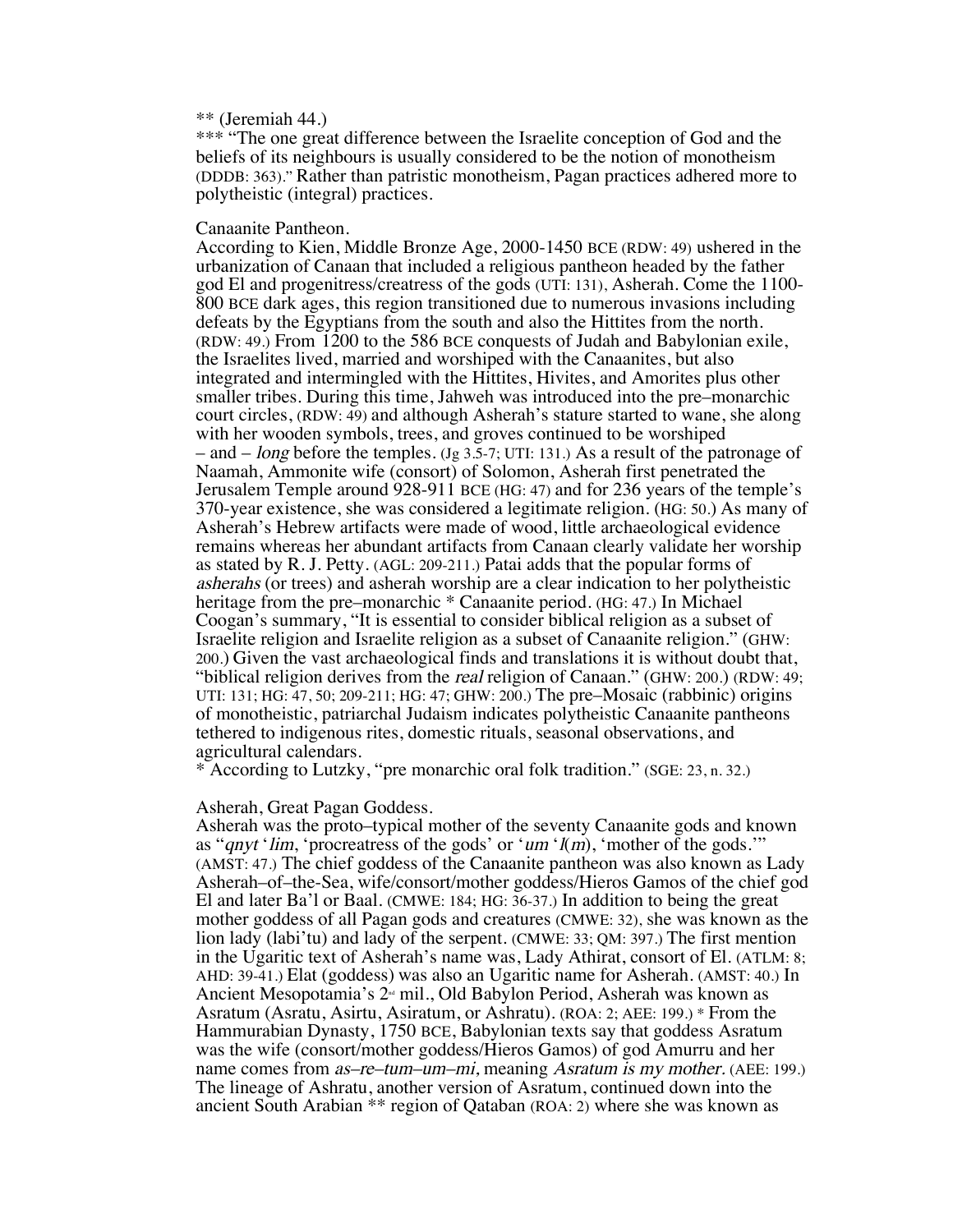Atharath, same name as in the Ugarit tablets. (HG: 37.) Her Hittite name was Ashertu, (ROA: 3-4) and in Egypt she was known as Qadesh, the beloved or the holy one. Ackerman adds that on a Nineteenth–Dynasty plaque, Qudsu (Qudshu/Qadesh) is identified as the "'beloved of Ptah,' astride a lion and holding serpents in both hands. … Qudsu, 'the holy one' is well known from Ugaritic sources as a standard epithet of Asherah." (QM: 396-7.) (Also, on a New Kingdom Egyptian plaque she is: Qudshu (Asherah), Astarte (?), (AH: 385) and Anat. (GHW: 177.)) The title, *Lady of the Sea* echoes Lebanese, later Greek Aphrodite and Syrian Atargatis. (GA: 138.) In the Hebrew Bible, there are 40 references to Asherah (plural Asherot). (PUK: 32.) Ackroyd suggests that the Queen of Heaven reference in Jeremiah 7 and 44 can be assumed to refer to Asherah given the proximity to consort, \*\*\* Yahweh as God of Heaven. (Ezr 1.2; GWZ: 252; GGI: 338- 341.) The Kings texts I and II indicate that she was 'worshiped everywhere.' (GGI: 206-207.) For further biblical passages frequently cited in defense of goddess Asherah reconstruction see: I K 15.13, 18.19; II K 21.7, 23.4; Jg 3.7; Jr 2.27. (EHG: 126.) Derogatory terms are numerous such as, bosheth i.e. shame. (ATLM: 3.) (AMST: 40, 47; CMWE: 32-33; ROA: 2-4; AEE: 199; HG: 37; GA: 138; GWZ: 252; EHG: 126.) \* For a discussion on whether Astarte is–or–not distinct from Asherah: Day, John. "Asherah in the Hebrew Bible and Northwest Semitic Literature."

Journal of Biblical Literature 105.3 (Sep. 1986): 398-399. (AH.) \*\* "Three dedicatory texts attest to the worship of goddess Asherah/Athirat in South Arabia, where she was the wife/consort of moon-good Wadd," also revered in ancient Qataban.

\*\*\* For an alternate discussion see, Yahweh and the Gods and Goddesses of Canaan by John Day. (YGG: 144-150.)

#### Asherah's Livingness.

During the Middle Minoan period, 2000-1450 BCE, the annual creation phenomena of death– birth – maturation – death was evidenced in Asherah and her numinous tree – of – life and immortality manifestations. Although the decades- if not centuries- old conundrum regarding the targûm (translation) of Asherah/Asherim is beyond the purview of this entry, selected life-giving manifestations include ritual groves, trees, may poles, temple pillars, primeval forests, and goddess pillar figures with full nourishing breasts. In J. Neusner's translation of *The Mishnah*, any tree that people worship was Asherah and again in the Babylonian Talmud, Asherah was any sacred tree. (AMST: 44.) Asherah was always a living tree, or grove as her livingness was integral to her re–creatrix, lifegiving fertility attributes. (AMST: 42.) According to Kimhi, "Every tree which is worshiped and is planted in honor of a deity that they worship idolatrously is called Asherah." (AH: 398.) She was – and – she IS the living source.

#### Asherim.

These trees were frequently trimmed and pruned to a stylized shape. The asherim were cultic displays such as pole representations of Asherah found in "association with *massebôth* (at Canaanite high places" that were either natural or artificially made. (AMST: 51.) A gold lamp–stand menorah, fashioned on the almond tree, was an antitype of an asherim. (AMST: 51.) E. O. James suggests that the tree was the Goddess embodying the female principle of she who gives life, takes it away, and returns it again. (TOL.) He adds that these immortality symbols were also closely related to the masseboth in the form of obelisks or stele, plus double-axes, sacred waters, horns of consecration, and the omphalos found in the Aegean and Minoan Crete. (TOL: 32-34, 59.) During Iron Age II (c. 930-730 BCE or alternate date, 1100- <sup>800</sup> BCE) (GAT: 42-43) pillar figures of Judahite goddess Asherah presenting her breasts were well known. (GAT: 44: ALB: 500-504.) Despite these well known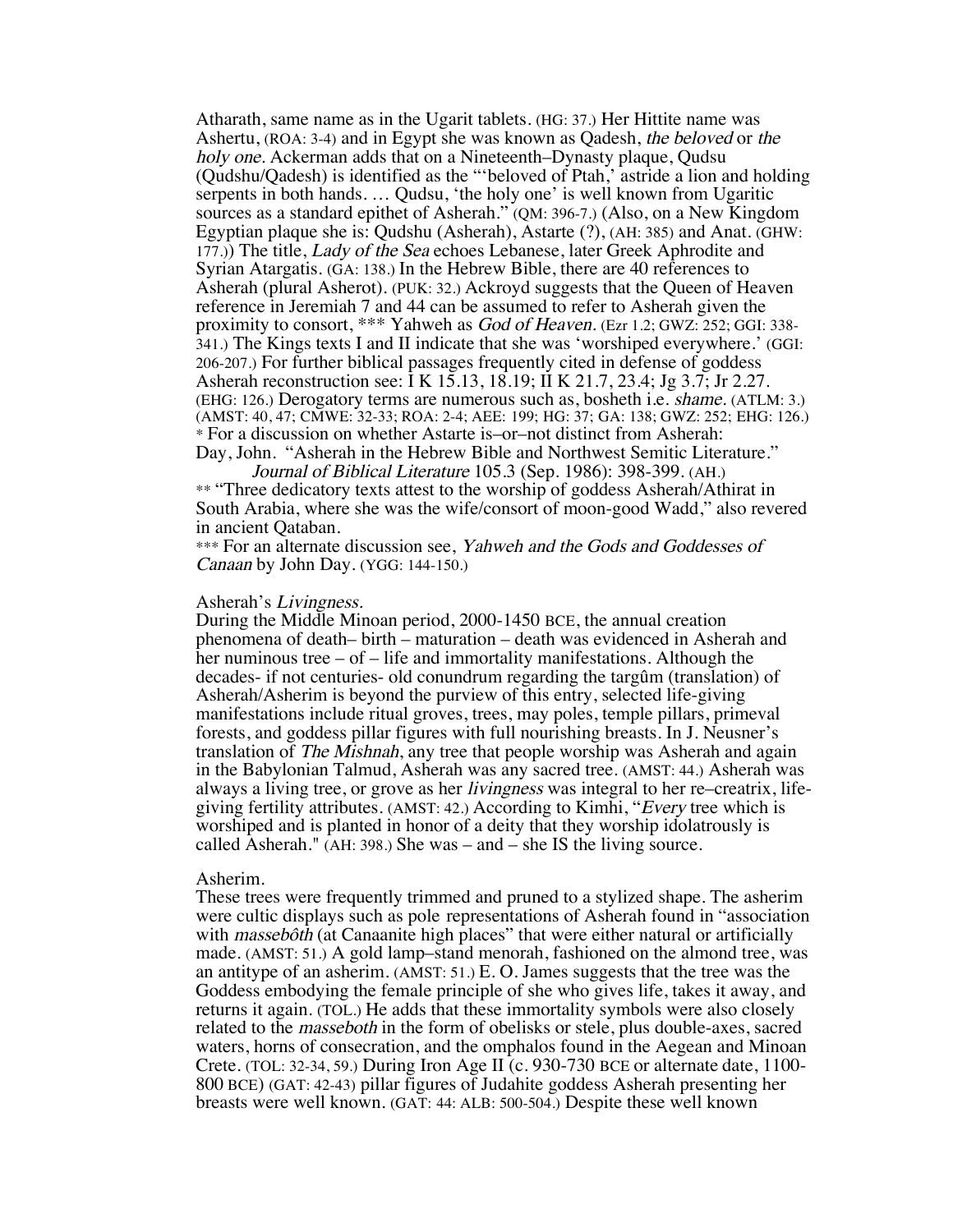Asherah figures, starting in the eight century BCE, trees were believed to be a threat to pure Yahwism as 'on every high hill' (I K 14.23) and later a threat to monotheism as well. (GAT: 56.) Biblical examples of this 'presumed threat' are noted in, Dt 12: 2-3 demanding the 'complete' destruction of all carved images, temples, poles, and groves plus, Dt 16:21-22 condemned and prohibited all and any tree replanting near a Yahweh altar. "You shall not plant any tree as an Asherah beside the altar of the Lord your God which you shall make. And you shall not set up a pillar, which the Lord your God hates, Dt 16.21-220 (AMST: 38; HBSRV)." In this context, these Deuteronomy texts plus the Genesis story of the fall and banishment of Adam and Eve \* from the Garden of Eden and the Tree of Wisdom are also telling statements about the widespread recognition and use of the tree, groves, plus tree sanctuaries. (One does not banish a nonexistent enemy or threat.) Selected trees that were considered especially sacred to Asherah include: almond, tamarisks, poplars, palms, oak and terebinths plus grapevines, pomegranates, walnuts, myrtle, and willows. (AH: 397.)

\* Addendum: According to Saul Olyan, "Hawwe (Eve) is an attested epithet of Tannit/Asherah." (ACY: 71.)

# Sacred Tree Narratives.

Various other sacred tree narratives are: the Buddha's Bodi-tree; winter solstice fir tree; Iroko Sacred Tree of the Yoruba tribe in Nigeria; Artemis and her sacred bough tree cultures (MMRS: 503-4); the Samothrace grove; Diana's tree sanctuary at Aricia; and the Mamre shrine, adjacent to the Hebron terebinth/oak sacred grove of the chief priestess Sarah, wife (consort/companion/mother goddess/Hieros Gamos?) \* of Abraham. (Gn 18: 1, 23:17.) (STP: 89-90, 93 and 97.) \* "When Indo–European gods took over birth and creation attributes, goddesses were then reduced to the position of brides and wives, and 'not always successfully or consensually' (TLG: 164)." Given that Sarah was pre-Indo– European, it is unlikely that she was considered  $-$  or  $-$  known as Abraham's *wife*? (RGS: 1100-800, Mediterranean Dark Ages.)

### Tree Rituals.

Over the centuries, selected tree rituals included:  $8<sup>*</sup>$  century CE great tree shrines;  $11<sup>*</sup>$  century Slavic celebrations around wooden carvings; and the continuation of the May Pole Dance. (ROM: 210-1.) According to Nilsson "[n]o single cultures form has penetrated the whole cult to such an extent as the tree cultures in most religions." (MMRS: 399.) To summarize, tree worship or the pillar cults were widespread (TPA: 251) and found throughout the Ancient Far and Middle East, Eastern Mediterranean including Minoan Crete and the Aegean, as well as Africa and ancient Arabia. (ERE: 666.) "The gods have their abodes in holy groves and sacred boughs appear everywhere in all cult ceremonies (MMRS: 399)." Dietrich traces the origins of tree cults, including baetyls and indwelling divine representations back even further to Neolithic Anatolia. (TIGR: 8-9.) (TOL: 32-34, 59, 103; GAT: 42-44, 56; HBSRV; TPA: 251; ERE: 666; TIGR: 8-9; STCC; MMRS: 399; and II K 17.10-11.)

### Composite Deity.

An Asherah selection of significant archaeological finds that continues to be of prime importance includes: Kuntillet Ajrud; Khirbet el Qom; Tel Taanach; Ugarit; Lachish; Ekron; Meggiddo (Megiddo); and Nahariyah. Each location has produced material that is essential to the overall Asherah mosaic, but the Ugaritic texts are in a unique class. Judith Hadley says that there is "no difficulty with the gap of 400 years from the time of Ugaritic texts until the earliest biblical records" as we now have very clear information substantiating that: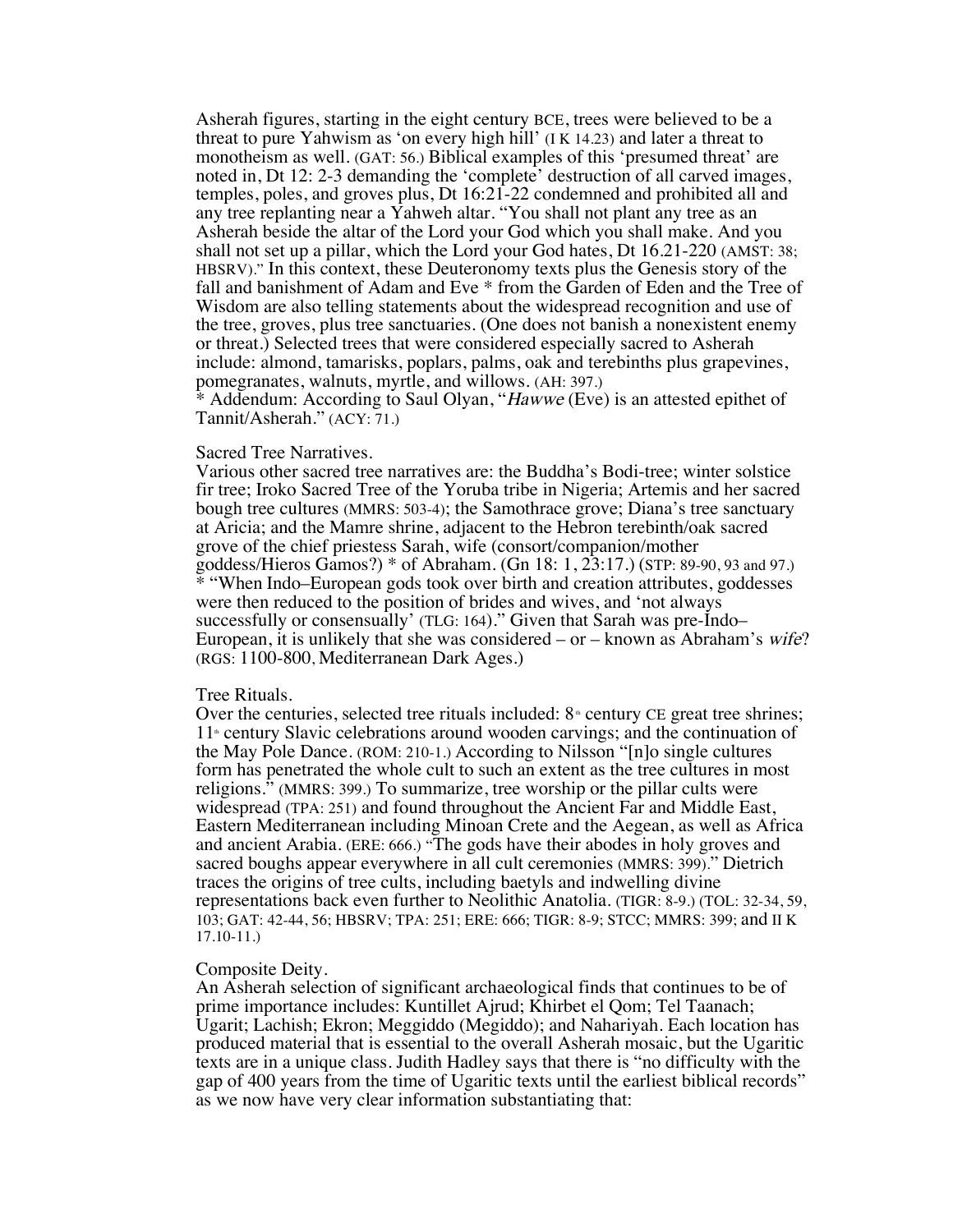1) Athirat/Asherah continued as goddess in the local cults (COA: 10); 2) Hebrew Asherah is a composite deity of Ugaritic Athirat and both are related to Amorite Asratum; and 3) the biblical Asherah and her wooden symbol may both be the goddess herself. (COA: 11.) In defense of this possibility, it should be remembered that in the ancient Near East, it was not unusual for a deity and sacred object or symbol to share the same name and same sacred significance. (COA: 7.) (COA: 7, 10- 11.)

### Archaeological Summary.

The following is a brief summary of: Kuntillet Ajrud; Khirbet el Qom; Tel Taanach; Ugarit; Lachish; Ekron; Meggiddo (Megiddo); and Nahariyah. Discoveries made at the archaeological sites of Kuntillet Ajrud in northern Sinai and Khirbet el Qom near Hebron are c. 800 to 700 BCE, the ancient pre–exilic Israelite era. These discoveries have had significant impact on validating Asherah as a goddess in her own right. In addition to Asherah represented as a seated cathedra deity or ilhm ksat (chair goddesses) (GA: 44, n. 54), inscriptions "associate Asherah [or Asherata (KEQI: 39-47)] and Yahweh in a cultic capacity" and signify that she was greatly respected and widely revered. (AGL: 210; DJHC: 24-36; CDBL: 128-129). The ancient city Tel Taanach in Northern Israel is the archaeological site of a Canaanite libation culture stand. Judith Hadley believes that this Israelite artifact dates from the  $10<sup>*</sup>$  century BCE (COA: 171) and that it is the clearest evidence to date of the Yahweh and Asherah worship. (COA: 208.) The four paneled stand or tiers include remarkable iconographic scenes including a nude goddess with a Hathor headdress (or Hathor Locks) flanked by two lions, a stylized tree  $-$  of  $-$  life and pubic triangles. (AGL: 182-183.) The following briefly describes the rich archaeological discoveries from Ugarit (modern Ras Shamra on North Syrian coast), including: two tripartite temples very similar to Solomon's Temple in Jerusalem; an immense library and palace; numerous female figures; and a 1300 BCE ivory lion bas relief with a goddess nursing two boys. \* Ugarit's cuneiform tablets are of particular interest that according to Judith Hadley "definitely established the identity of a goddess Asherah." (COA: 7.) (AGL: 177.) These Bronze Age tablets contain divine Canaanite myths about father god El and his consort Lady Athirat, the Ugaritic version of Hebrew Asherah. (ATLM: 8.) Additional titles include, Lady Asherah of the Sea (HG: 37) plus rbt ym that translates, 'lady who walks on the sea.' (ATLM: 8.) The Canaanite temple at Lachish dates to around 1500 BCE. Lachish finds include a group of potterygoblets decorated with the sacred tree and pubic triangle. (GAT: 34-35.) There is also an offering inscription to goddess Elath or Asherah from the Baal epoch. (LEA: 214-15; AGL: 181.) A crucial Asherah plaque was found on the biblical site of Ekron, or modern Tel Miqne, located just west of Jerusalem. Asherah is wearing a Hathor Headdress and her arms are raised in the KA (or Psi/KA) position holding two snakes. The Hathor Headdress coupled with the Egyptian KA position clearly echoes Egyptian influences. (AGL: 181-2.) Additional artifacts from the 2000-1200 BCE early Canaanite site of Meggiddo (Megiddo) include 12 pillar goddess figures with conical headgear and in the familiar position of hands on breasts or abdomens plus Tree – of – Life engravings. (AGL: 178-179: ALB: 500-504.) The Nahariyah site is on the seacoast just south of Tyre and Sidon. The 1954-1955 CE excavations uncovered a female deity of Nahariyah that is most likely lady Asherah (Ashrath-Yam, Ashtoreth of the Sea) \*\* plus three temple layers similar to Megiddo. (AGL: 179.) (GWZ; CMWE; YGG; ROM; WRSA; COA: 7; 171; 208; ERE; LEA: 214-15; GWT; TOL; TJB; GAT; RDW; HSOT; DIAAI; ATLM: 8; AEE; JB; HG; AGL: 177-179, 181-3, 210; ST; UTI; SAAS; AFE; EHG; FS; STP; EHIP; ROA; GA.)

 $*$  In later iconography, Isis as the tree – of – life nurses her brother, Tuthmosis III, 1479-1425 BCE that also illustrates this nursing motif. In addition to Isis and the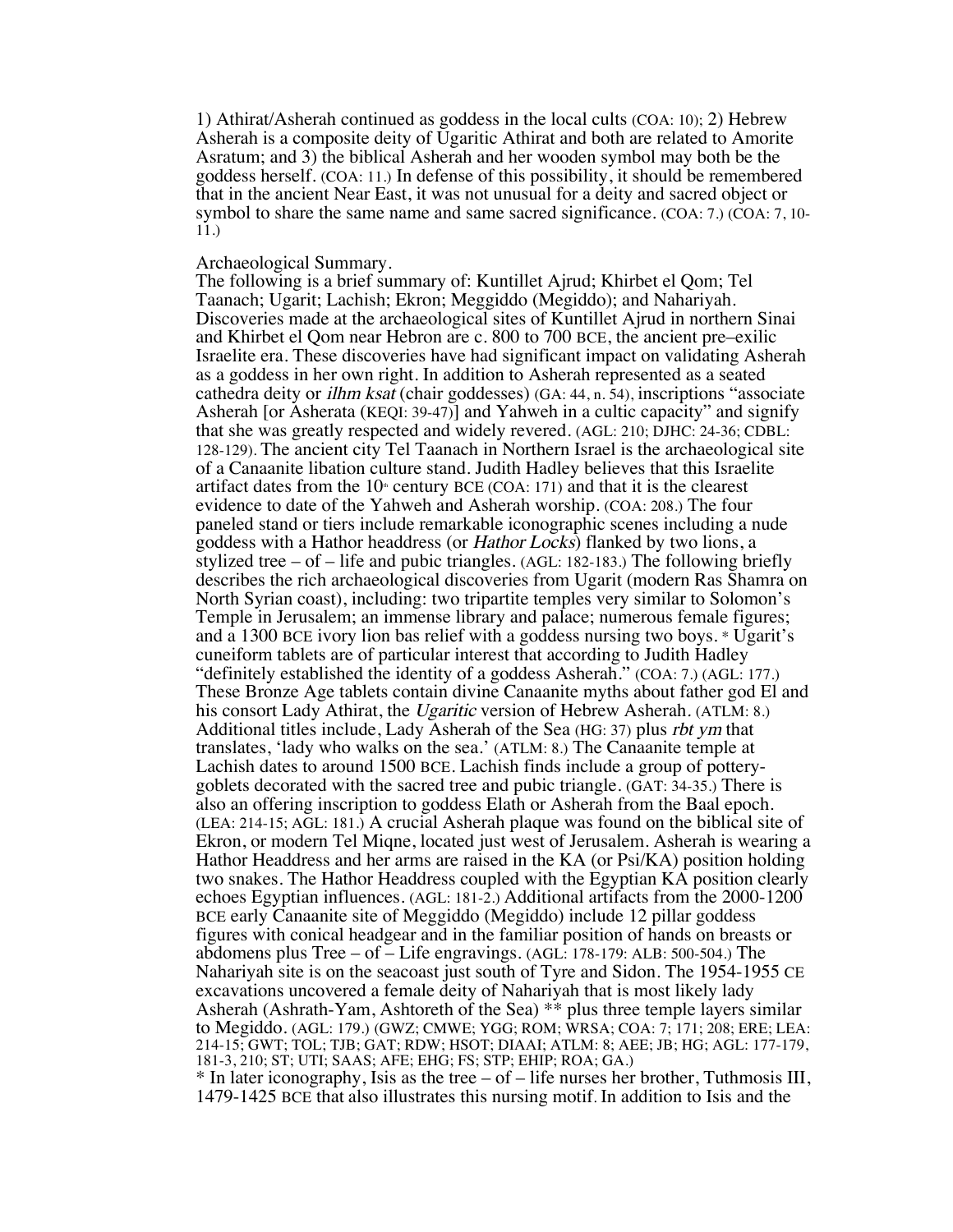goddess at Ugarit, other ancient goddesses "who nursed gods, kings or princes are Ninhursag, Ishtar," Anat, and Christian Mary. (SGE: 16, n. 4; 19, n. 13.) Also note that in the "ancient Near East, divine and earthly maternity were not strictly parallel. A goddess's nursing was not simply a maternal, but a divine act, imparting divinity to gods and divine authority and protection to kings" (SGE: 16, n. 4; 30, n. 60) and known as an aspect of Hieros Gamos.

\*\* (Ashtoreth is a northwest Semitic goddess whereas Asherah is Ugaritic. (COA: 38-54, 59.) A further consideration is that Ashtoreth is the Phoenician (Sidonian) name form of Hebrew Ashtaroth. (DDDB: 113.))

Further research on the above and the Levant:

Becking, Bob, et al. Only One God? Monotheism in Ancient Israel and the Veneration of the Goddess Asherah. Sheffield, England Continuum, 2001. (OOG.)

- Binger, Tilde. Asherah: Goddess in Ugarit, Israel and the Old Testament. Sheffield, England: Sheffield Academic Press, 1997. (A.)
- Bird, Phyllis A. Missing Persons and Mistaken Identities: Women and Gender in Ancient Israel. Minneapolis, MN: Fortress Press, 1997. (MPMI.)

Cohen, Daniel. "Asherah: Hidden Goddess of the Bible." Ed. Patricia Monaghan. Goddesses in World Culture. Vol. 2. Santa Barbara, CA: Praeger, 2011. 39-54. (AHD.)

Cornelius, Izak. The Many Faces of the Goddess: The Iconography of the Syro-Palestinian Goddesses Anat, Astarte, Qedeshet, and Asherah C. 1500-1000 BCE. Orbis biblicus et orientalis, 204. Fribourg, Switzerland: Academic Press, 2004. (MFG.)

- Day, John. "Asherah in the Hebrew Bible and Northwest Semitic Literature." Journal of Biblical Literature 105.3 (Sep. 1986): 385-408. (AH.)
	- Yahweh and the Gods and Goddesses of Canaan. Sheffield, England: Sheffield Academic Press, 2000. San Francisco, CA: Harper, 1993. (YGG.)
- Davies, Steve. "The Canaanite-Hebrew Goddess." The Book of the Goddess Past and Present. Ed. Carl Olson. New York, NY: Crossroad, 1983. 68-79. (CHG.)
- Dever, William G. Did God Have a Wife? Grand Rapids, MI: William B. Eerdmans, 2005. (GHW.)

. "A Temple Built for Two." Biblical Archaeology Review 34.2 (Mar.-Apr. 2008): 55-62, 85-86. (ATB.)

Gitin, Seymour. "Excavating Ekron." Biblical Archaeology Review 31.6 (Nov.- Dec. 2005): 40-56. (EXE.)

Graham, Lloyd. Deceptions and Myths of the Bible. New York, NY: Carol Pub. Group, 1997. (DMB.)

Hachlili, Rachel. The Menorah, the Ancient Seven-Armed Candelabrum: Origin, Form, and Significance. Boston, MA: Brill, 2001. (MASC-R.)

Hadley, Judith M. "William Robertson Smith and the 'Asherah.'" William Robertson Smith: Essays in Reassessment. Ed. William Johnstone. Journal for the Study of the Old Testament Supplement Series 189 (1995): 164-179. (WRSA.)

\_\_\_\_\_. The Cult of Asherah in Ancient Israel and Judah: Evidence for a Hebrew Goddess. New York, NY: Cambridge University Press, 2000. (COA.)

Handy, K. Lowell. Among the Host of Heaven: The Syro-Palestinian Pantheon as Bureaucracy. Winona Lake, IN: Eisenbrauns, 1994. (AHH.)

Hestrin, Ruth. "The Lachish Ewer and the Asherah." *Israel Exploration*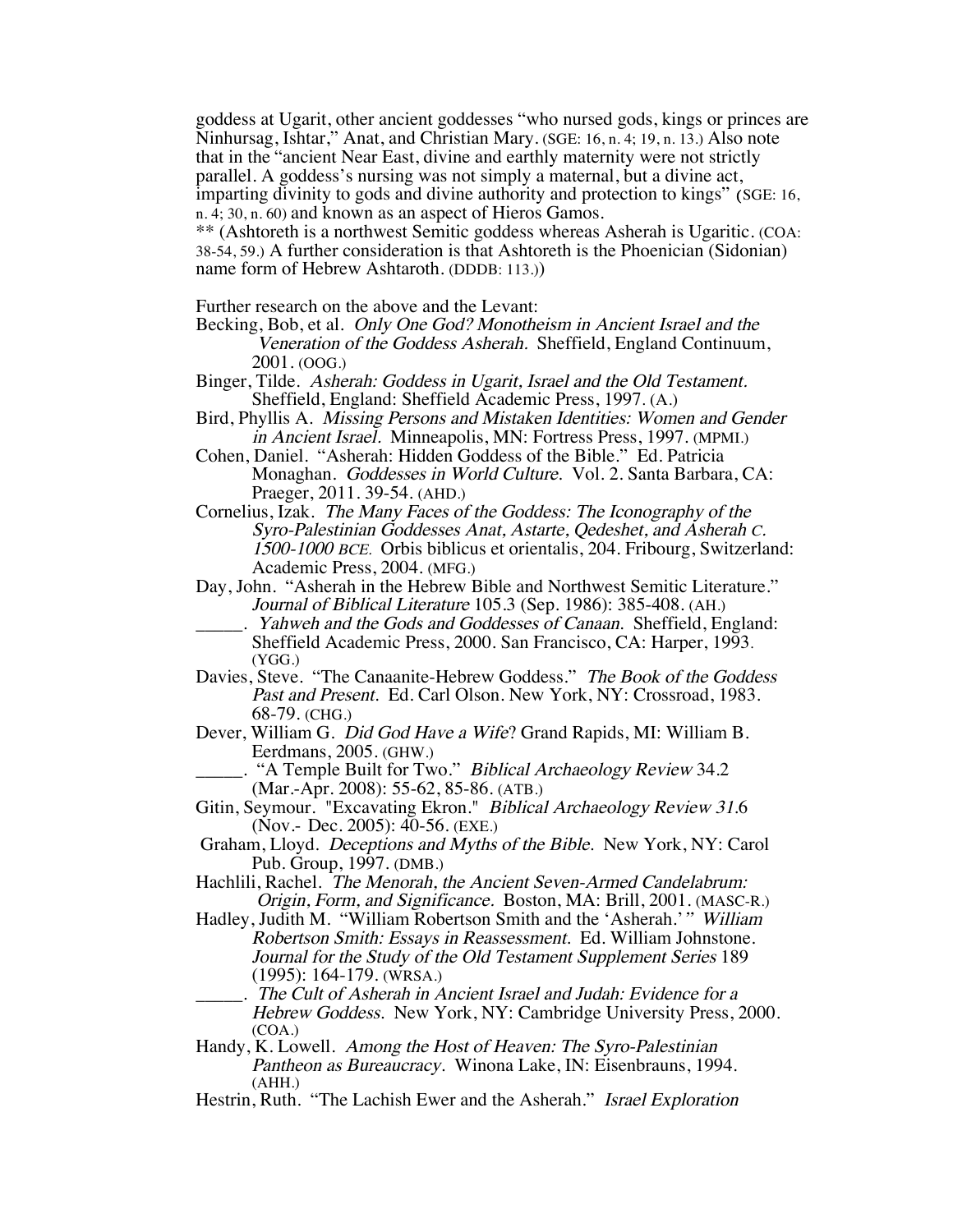Journal 37.4 (1987): 212-223. (LEA.)

- \_\_\_\_\_. The Cult Stand from Taanach and Its Religious Background. In 1987 Studia Phoenicia V. University Peeters. Leuven, Belgium: (1987). 61- 77. (CST.)
	- "Understanding Asherah: Exploring Semitic Iconography." The Biblical Archaeology Review Journal 17.5 (1991): 50-59. (UA.)
- Keel, Othmar, and Christoph Uehlinger. Gods, Goddesses, and Images of God in Ancient Israel. Minneapolis, MN: Fortress Press, 1998. (GGI.)
- Keel, Othmar. Goddesses and Trees, New Moon and Yahweh. Sheffield, England: Sheffield Academic Press, 1998. (GAT.)
- Kien, Jenny. Reinstating the Divine Woman in Judaism. Parkland, FL Universal Publishers, 2000. (RDW.)
- Kosnik, Darlene. History's Vanquished Goddess Asherah. Sanford, MI: Emergent Press, 2014. (HVG.)
- Long, Asphodel. In a Chariot Drawn by Lions: The Search for the Female in Deity. London, England: The Women's Press, 1992. (CDBL.)
- \_\_\_\_\_. "Asherah, The Tree of Life and the Menorah: Continuity of a Goddess Symbol in Judaism:?" Paper presented at the Britain and Ireland School of Feminist Theology Annual Conference, at Plymouth, Devon. Sophia Papers No. 1 (1996). (ATLM.)
- Lerner, Gerda. "The Patriarchs." The Creation of Patriarchy. Oxford, England: Oxford University Press, 1986. 161-179. (TCOP.)
- Lutzky, Harriet. Shadday as a Goddess Epithet. Vetus Testamentum 48, Fasc. 1 (Jan. 1988): 15-36. (SGE.)
- Margalit, Baruch. "The Meaning and Significance of Asherah." Vetus Testamentum XL.3 (1990): 264-297. (TMSA.)
- Mazar, Amihai. Archaeology of the Land of the Bible, 10,000-586 GA: Scholars Press, 1988. (ACY1.)
- Parker, Simon B. Ed. Ugaritic Narrative Poetry. Atlanta, GA: Scholars Press, 1997. (UNP.)
- Patai, Raphael. "The Goddess Asherah." Journal of Near Eastern Studies 24.1/2 (Jan. – Apr. 1965): 37-52. (TGA.)
	- . The Hebrew Goddess. 1967. Philadelphia, PA: Ktav Publishing House, 1990. (HG.)
- Petty, Richard J. Asherah: Goddess of Israel. New York, NY: Peter Lang, 1990. (AGL.)
- Reed, William LaForest. The Asherah in the Old Testament. Fort Worth: Texas Christian University Press, 1949. (AOT.)
- Smith, Mark S. "God Male and Female in the Old Testament: Yahweh and His Asherah." Theological Studies 48 (1987): 333-40. (GMF.) (GMF.)
- \_\_\_\_\_. The Origins of Biblical Monotheism: Israel's Polytheistic Background and the Ugaritic Texts. New York, NY: Oxford University Press. (OB.) \_\_\_\_\_. The Early History of God: Yahweh and the Other Deities in Ancient
	- Israel. Dearborn, MI: William B. Eerdmans, 2002. (EHG.)

Stuckey, Johanna H. "The Great Goddesses of the Levant." Bulletin of the Canadian Society of Mesopotamian Studies 37 (2002): 127-157. (GGL.)

- \_\_\_\_\_. "Asherah. Supreme Goddess of the Levant." Matrifocus 3. 3 (Beltane 2004.) (ASG.)
	- \_\_\_\_\_. "Asherah and the God of the Early Israelites." Matrifocus 3.4 (Lammas 2004). (AGE.)
- ... "Sacred Repositories and Goddess Figurines." Matrifocus 7.3 (Beltane 2008). (SRG.)
- Taylor, Joan E. "The Asherah, the Menorah and the Sacred Tree." Journal for the Study of the Old Testament No. 66 (Je, 1995): 29-54. (AMST.)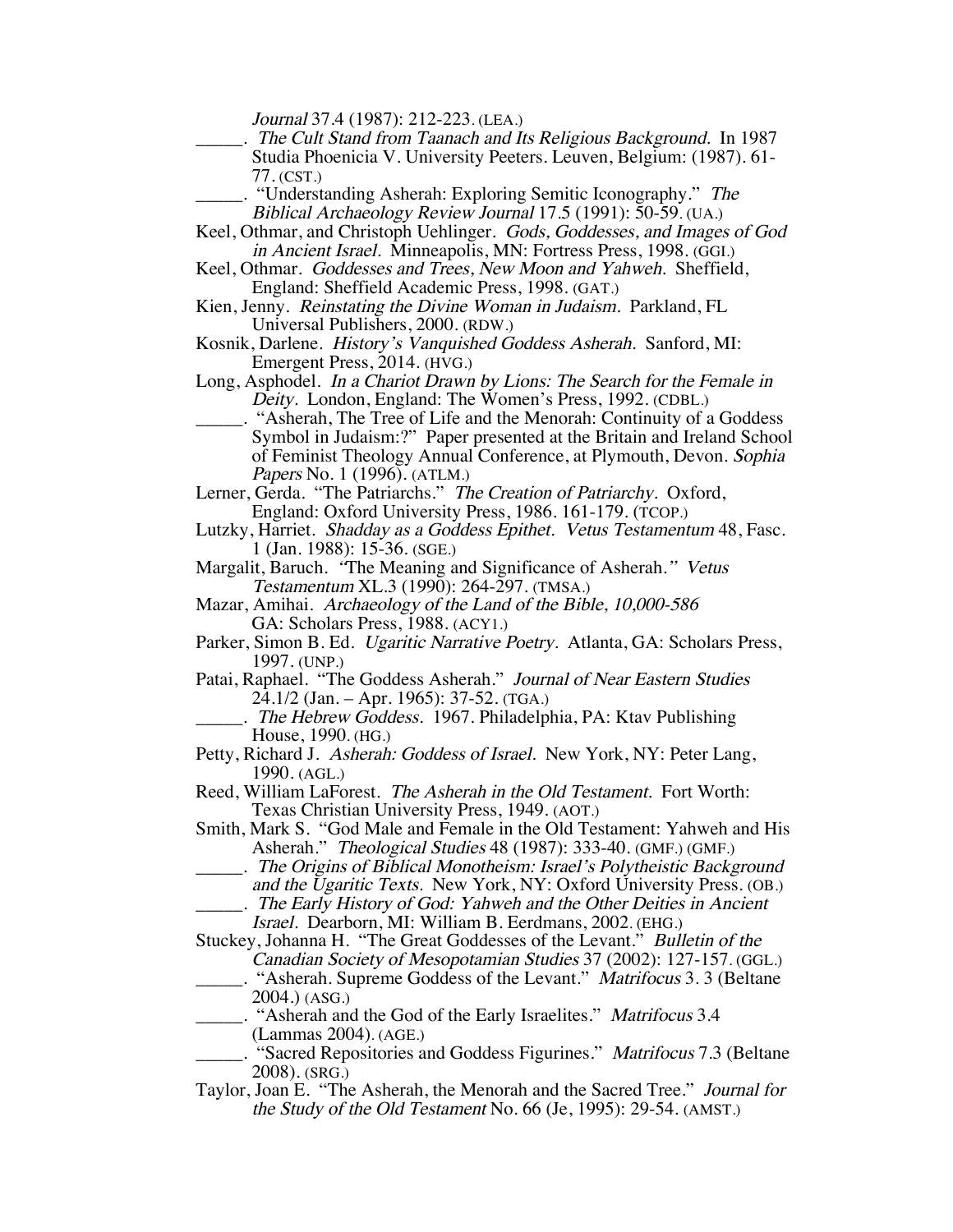Wanlass, Ramona. "The Goddess, Syncretism, and Patriarchy: Evolution and Extinction of the Goddess during the Creation of Patriarchy in Ancient Israel." Women in Judaism: A Multidisciplinary Journal 8.2 (Winter 2011): 1-16. (GSP.)

White, Lynn Jr. "The Historical Roots of Our Ecologic Crisis." Science 155. 3767 (Mar. 10, 1967): 1203-1207. (HRE.)

Wiggins, Steve A. A Reassessment of Asherah: A Study According to the Textual Sources of the First Two Millennia B.C.E. Neukirchener Verlag Neukirchen-Vluyn, Germany: Verlag, Butzon, and Bercker Kevelaer, 1993. 191. (ROA.)

Summary Considerations.

Through the lens of comparative religion, John Spencer speaks to various understanding of Asherah.

> He detected several meanings: frequently, he admitted, it meant a grove, but it could also denote an image of a grove, an individual tree, a temple, or the goddess Astarte.\* When we come to the nineteenth century and the early part of the twentieth, the period when the critical approach to the Bible was being accepted but the Ugaritic texts had not yet been discovered, we can detect three main views. First, there were those who equated Asherah with the goddess Astarte or her symbol. Second, there were those who maintained that the Asherah was a cult [culture] object but not the name of a deity. W. Robertson Smith was one noteworthy defender of this view, claiming that Asherah always denoted a wooden pole, but some others thought in terms of an image, a tree, or a phallic symbol. Finally, there were those such as the Dutch scholar A. Kuenen who argued that Asherah denoted both a goddess and a cult [culture] object symbolizing her, though the goddess was not to be equated with Astarte (AH: 398).

\* For a discussion on whether is–or–is not distinct from Asherah:

Day, John. "Asherah in the Hebrew Bible and Northwest Semitic Literature." Journal of Biblical Literature 105.3 (Sep. 1986): 398- 399. (AH.)

To compare various time – lines plus creation myths that are gender – inclusive:

Bakan, David. And They Took Themselves Wives. San Francisco, CA: Harper & Row: 1979. (ATT.)

- Bird, Phyllis A. Missing Persons and Mistaken Identities: Women and Gender in Ancient Israel. Minneapolis, MN: Fortress Press, 1997. (MPMI.)
- Callahan, Tim. Secret Origins of the Bible. Altadena, CA: Millennium Press, 2002. 30-55. (SOTB.)
- Gage, Matilda Joslyn. Ed. Sally Roesch Wagner. Woman, Church, and State: A Historical Account of the Status of Woman through the Christian Ages, with Reminiscences of the Matriarchate. 1893. Modern Reader's Edition. Aberdeen, SD: Sky Carrier Press, 1998.

George, Arthur L., and Elena George. The Mythology of Eden. Lanham, MD: Hamilton Books, 2014. (TMOE.)

Graham, Lloyd. Deceptions and Myths of the Bible. New York, NY: Carol Pub. Group, 1997. (DMB.)

Kien, Jenny. Reinstating the Divine Woman in Judaism. Parkland, FL: Universal Publishers, 2000. (RDW.)

Martos, Joseph, and Pierre Hégy. Equal at the Creation: Sexism, Society, and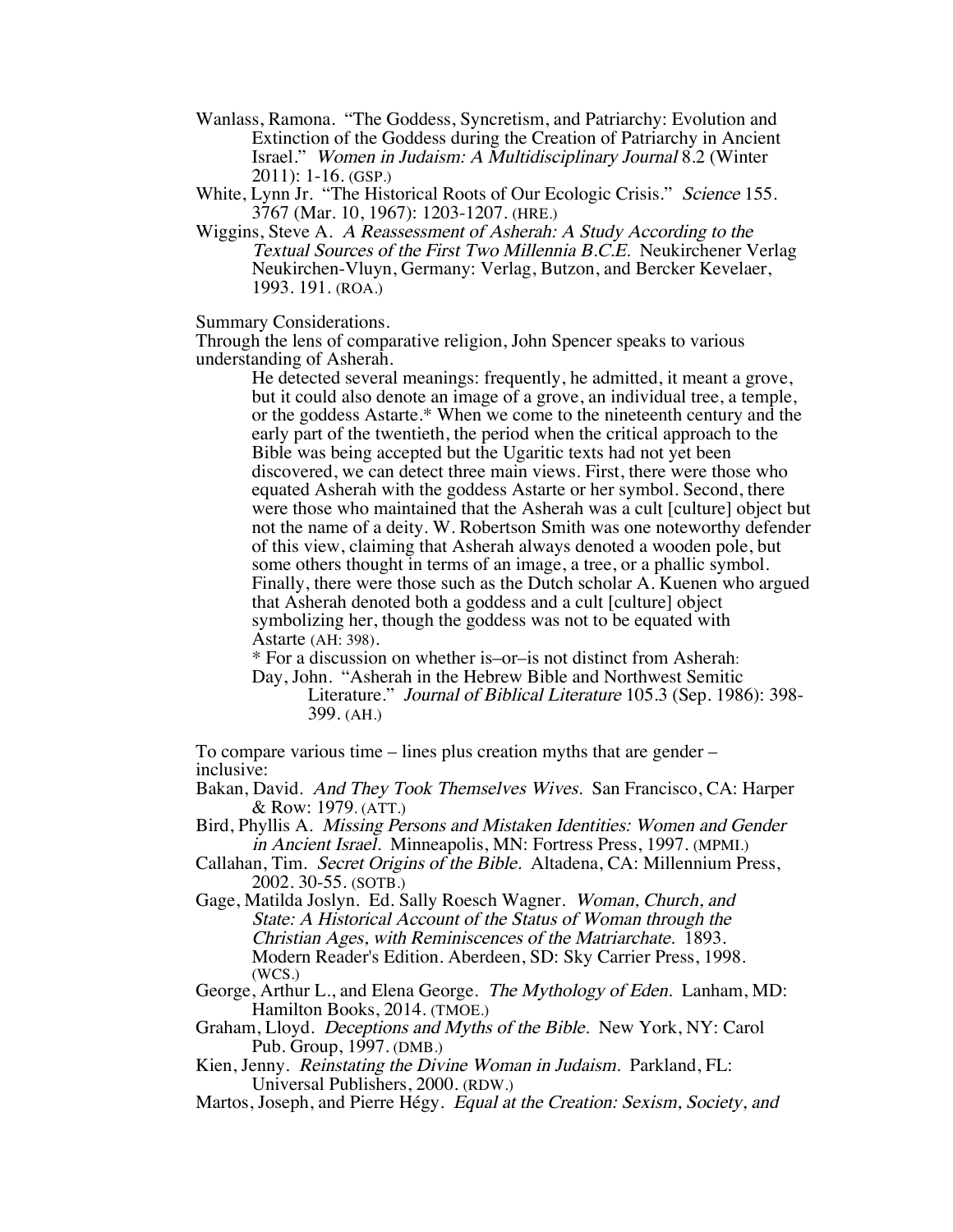Christian Thought. Toronto, Canada: University of Toronto Press, 1998. (EAC.)

- Philpot, J. H. The Sacred Tree: or, the Tree in Religion and Myth. London, England: Macmillan, 1897. (ST.)
- Shryock, Andrew, Daniel L. Smail, and Timothy K. Earle. Deep History: The Architecture of Past and Present. Berkeley, CA: University of California Press, 2011. (DH.)
- Stanton, Elizabeth C. The Woman's Bible. Seattle, WA: Coalition Task Force on Women and Religion, 1974. (TWB.)
- Taussig, Hal. A New New Testament: A Reinvented Bible for the Twenty-First Century Combining Traditional and Newly Discovered Texts. Boston, MA: Houghton Mifflin Harcourt, 2013. (NNT.)
- Teubal, Savina J. Sarah the Priestess: The First Matriarch of Genesis. Athens, OH: First Swallow Press, 1984. (STP.)

. Ancient Sisterhood: The Lost Traditions of Hagar and Sarah. Athens, OH: Swallow Press, 1990. xxv. (ASLT.)

- Thompson, William Irving. The Time Falling Bodies Take to Light: Mythology, Sexuality and the Origins of Culture. London, England: Rider/Hutchinson, 1981. (TFB.)
- White, Lynn Jr. "The Historical Roots of Our Ecologic Crisis." Science 155. 3767 (Mar. 10, 1967): 1203-1207. (HRE.)

Further research on the transition of goddesses and gods including El Shaddai, Canaanite Baal–Hadad, El, Baalism, and later Yahweh:

Biale, David. "The God with Breasts: El Shaddai in the Bible." History of Religions 21.3 (Feb. 1982): 240-256. (GWB.)

Christ, Carol P. "Heretics and Outsiders: The Struggle over Female Power in Western Religion." Soundings: An Interdisciplinary Journal 61.3, Dilemmas of Pluralism: The Case of Religion in Modernity (Fall 1978): 260-280. (SOF.)

Further research on the double-axe including: sites and sanctuaries; hourglass; butterflies; chrysalises; labia, labrys (katabasis); figure 8; plus bucrania and bull's heads:

Evans, Sir Arthur. "'The Ring of Nestor: Dark A Glimpse into the Minoan After-World and a Sepulchral Treasure of Gold Signet-Rings and Bead-Seals from Thisbê, Boeotia." The Journal of Hellenic Studies 45. Part 1 (1925): 1-75. (RN.)

Gimbutas, Marija Alseikaite. Goddesses and Gods of Old Europe, 6500-3500 BC: Myths and Cult Images. 2<sup>nd</sup> ed. London, England: Thames and Hudson, Ltd., 1984. [The Gods and Goddesses of Old Europe, 7000-3500 BC: Myths, Legends, and Cult Images. Berkeley, CA: University of California Press, 1974.] GGE.)

.. The Language of the Goddess. San Francisco, CA: Harper San Francisco, 1989. 239-243, 270-275. (LOG.)

\_\_\_\_\_. The Civilization of the Goddess: The World of Europe. San Francisco, CA: Harper, 1991. 244-248, plus extensive index. (COG.)

Jabr, Ferris. "Ars Longa." New York Times Magazine Dec. 7, 2014: 18, 20. (ARSL.)

Nilsson, Martin Persson. The Minoan-Mycenaean Religion and its Survival in Greek Religion. 1927. New York, NY: Biblo and Tannen, 1950. 165- 235, plus 195, Fig. 90. (MMRS.)

For considerations on the theory of Pagan god Jahweh (the *unspeakable* JHWH):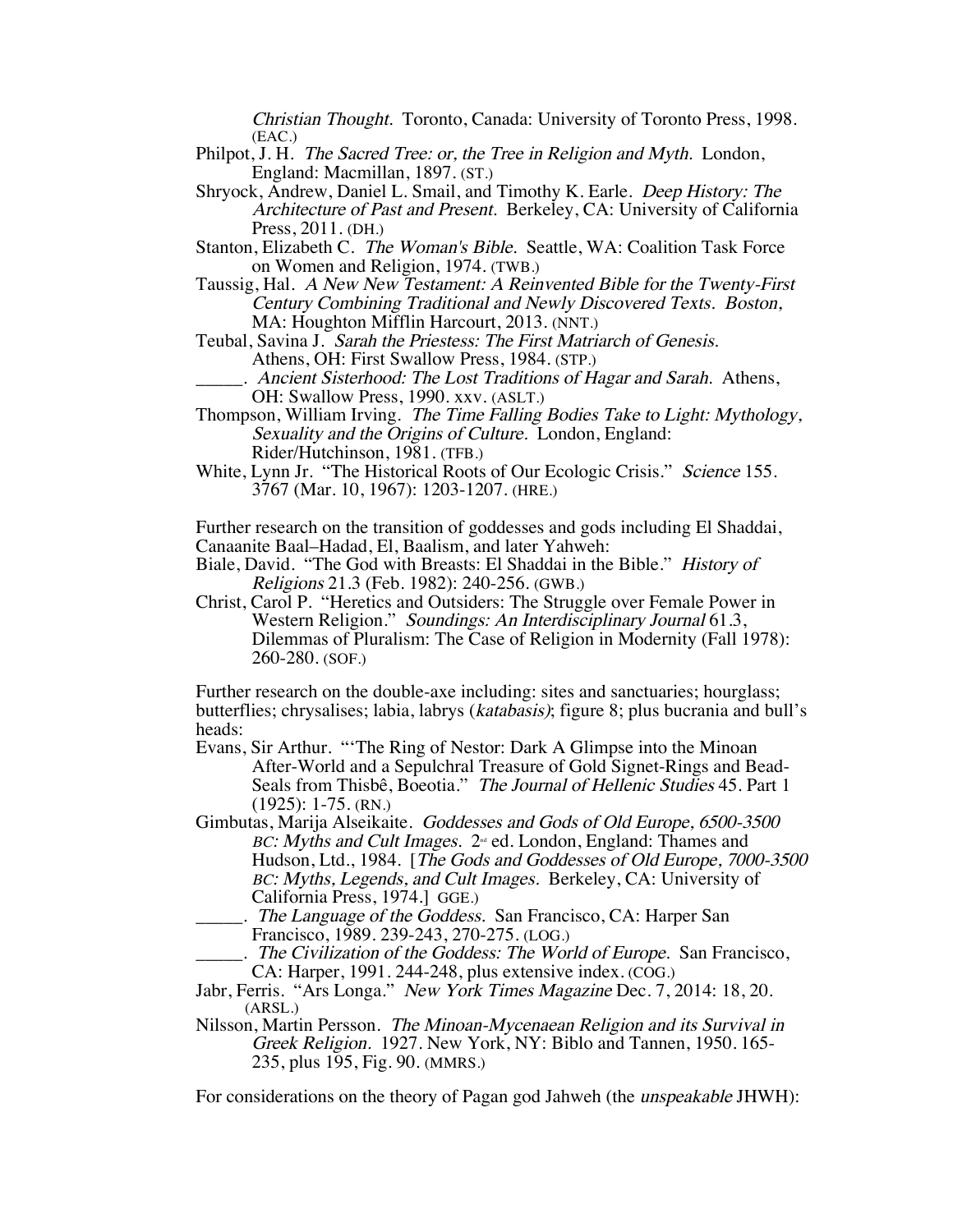Harvey, Graham. "Huldah's Scroll: A Pagan Reading." Patriarchs, Prophets and Other Villains. Ed. Lisa Isherwood. London, England: Equinox 2007. 85-100. (HS.)

Further Asherah/Asherim research on pillar cults, groves, tree sanctuaries, and May Poles:

- Ackerman, Susan. Under Every Green Tree: Popular Religion in Sixth-Century Judah. Harvard Semitic Monographs, 46. Atlanta, GA: Scholars Press, 1992. 65-66. (UEGT.)
	- \_\_\_\_\_. "The Queen Mother and the Cult in Ancient Israel." Journal of Biblical Literature 112.3 (1993): 385-401. (QM.)
- $\Box$ . "At Home with the Goddess." Symbiosis, Symbolism, and the Power of the Past: Canaan, Ancient Israel, and Their Neighbors from the Late Bronze Age through Roman Palaestina. Eds. William G. Dever, and Seymour Gitin. Winona Lake, IN: Eisenbrauns, 2003. (AHOG.)
- Evans, Sir Arthur. The Mycenaean Tree and Pillar Cult and Its Mediterranean Relations: With Illustrations from Recent Cretan Finds. London, England: Macmillan, 1901. (MTPC.)
	- \_\_\_\_\_. The Palace of Minos. 6 Volumes. London, England: Macmillan, 1930. (POM.)
- Flint, Valerie I. J. The Rise of Magic in Early Medieval Europe. Princeton, NJ: Princeton University Press, 1991. 210-211. (ROM.)
- Hestrin, Ruth. "The Lachish Ewer and the Asherah." Israel Exploration Journal 37.4 (1987): 214. (LEA.)
- Kletter, Raz. The Judean Pillar-Figurines and the Archaeology of Asherah. BAR International Series, 636. Oxford, England: Tempus Reparatum, 1996. (JPF.)
- Mazar, Amihai. Archaeology of the Land of the Bible, 10,000-586 BCE. New York, NY: Doubleday, 1990. (ALB.)
- Nilsson, Martin Persson. The Minoan–Mycenaean Religion and its Survival in Greek Religion. 1927. New York, NY: Biblo and Tannen, 1950. 262- 288. (MMRS.)
- Porada, Edith. Corpus of Ancient Near Eastern Seals in North American Collections: The Collection of the Pierpont Morgan Library. Vol. 1. New York, NY: Pantheon Books, 1948. Plate, 956. (CANE.)
- Thompson, George. The Prehistoric Aegean: Studies in Ancient Greek Society. 4 Ed. London, England: Lawrence and Wishart, 1978. (TPA.)

Further research on Wisdom Goddesses:

Babylonian Siduri–Sabatu (Tree of Life) (FAD: 16-17); Sophia (Greek wisdom) continued as Hebrew Shekinah/ Shekhinah (dwelling place of God and Tree of Life) (FAD: 23; CDBL: 177); Nisaba, goddess of the reeds; Lady Serpent Asherah (CMWE: 33; QM: 397) and Tree – of  $\overline{\phantom{a}}$  – Life and creatress of the gods (UTI: 131); Hebrew Hochma (CDBL: 179); Babylonian Tiamat (serpent); Mesopotamian Gula (physician with snakes entwined caduceus); damned Eve (snake and apple); and banished Lilith (night monster owl). (FAD.)

Further research on Ekron inscriptions:

Demsky, Aaron. "Discovering a Goddess." Biblical Archaeology Review 24.5 (Sep.-Oct. 1998): 53-58. (DAG.)

Gitin, Seymour. "Excavating Ekron." Biblical Archaeology Review 31.6 (Nov.-Dec. 2005): 40-56. (EXE.)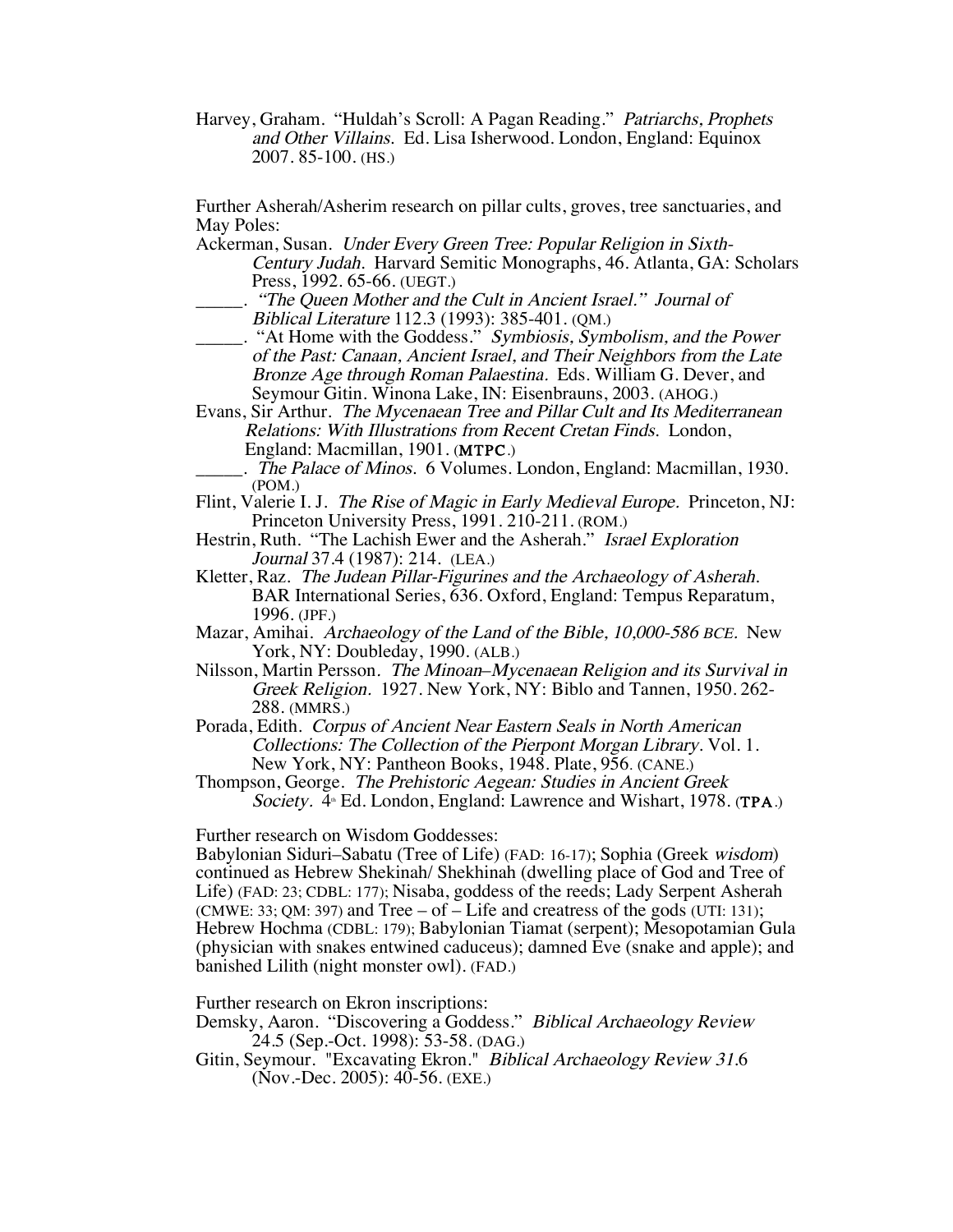Further conical examples of Asherah as a grove: Jg 3.7; I K 15.13, 18.19; II K 21, 23.1-4, 6, 7-14 in the King James Version.

Further research on the first Yahweh shrine that Abraham built in an Asherah grove: Gn 21.33.

Further research about Yahweh claiming Serpent Power (Nehushtan, Hebrew for snake): II K 18.4.

Further Tree – of – Life and the Garden of Eden research: 4000, Garden of Eden, Sacred Trees, and Pillar Cults; 3000, Earliest Menorah Finds; 2400, Lilith and Eve; and 1500, Lachish Ewer, Triangle, and Menorah. (RGS.) (Also, CE entry:  $16<sup>th</sup>$ Century, Kabbalah.) (RG.)

Further Asherah research: 2000, Bethel, Almond City, and Asherah; 2000-1200, Ras Shamra; 1500, Lachish Ewer, Triangle, and Menorah; 970, First Temple, Menorah, and Weavings; 900, Taanach, Canaanite Libation Stand; 800-700, Kuntillet Ajrud and Khirbet El-Qom; 600-398, Astarte/Anat/Ashtaroth/Asherah/Ishtar and Yahweh, Egypt; and 538 BCE-70 CE Second Temple Period. (RGS.)

Further Asherah weavings and menorah research: 970, First Temple, Menorah, and Weavings. Also, for further research on the Menorah: 3000, Earliest Menorah Finds; 2200, Nahariyah and Ashrath-Yam; 2000, Bethel, Almond City, and Asherah; 1500, Lachish Ewer, Triangle, and Menorah; 970, First Temple, Menorah, and Weavings; 900, Taanach, Canaanite Libation Stand; 800-700, Kuntillet Ajrud and Khirbet El-Qom; and 586, Destruction of the First Temple, Jerusalem Exile. (RGS.) (Also see CE entry: 70, Destruction of Jerusalem Temple.) (RG.)

Further research on Isis and Hathor as nursing tree deities: 1479-1425 Tuthmosis III, Egyptian King. (RGS.)

Further research on Solomon's Temple: 2000-1200, Ras Shamra; 1000- 600, Davidic Kingship, Solomon and Philistines; 970, First Temple, Menorah, and Weavings; 586, Destruction of the First Temple, Jerusalem Exile; and 538 BCE –70 CE, Second Temple Period. (RGS.)

Recommended summary of the Davidic through First and Second Temple historical transitions: 1000-600, Davidic Kingship, Solomon, Philistines, and Temple Transitions. (RGS.)

Further Mamre research: 4000, Garden of Eden, Sacred Trees, and Pillar Cults; and 1800, Re-Visioning Goddess Sarah and Abraham. (RGS.)

Further tree, baetyl, and pillar-culture research: 7250-6150, Hüyük, Anatolia (Central Turkey); 7100-6300, Cathedra Goddess of the Beasts; 5200, Malta and Goza; 4000, Garden of Eden, Sacred Trees, and Pillar Cults; 4000-3000, Egypt, Africa, and Cathedra Goddesses; 2613-2494, Hathor's Dendera (Denderah) Temple, Egypt; 1800, Re-Visioning Goddess Sarah and Abraham; 1479-1425, Tuthmosis III, Egyptian King; 800, Tanit (Also Taanit, Ta'anit, Tannit, or Tannin); 800-700, Kuntillet Ajrud and Khirbet El-Qom; and 100, Mecca, the Ka'aba and Sacred Stones. (RGS.) (Also, CE entry:  $16^{\degree}$  Century, Kabbalah.) (RG.)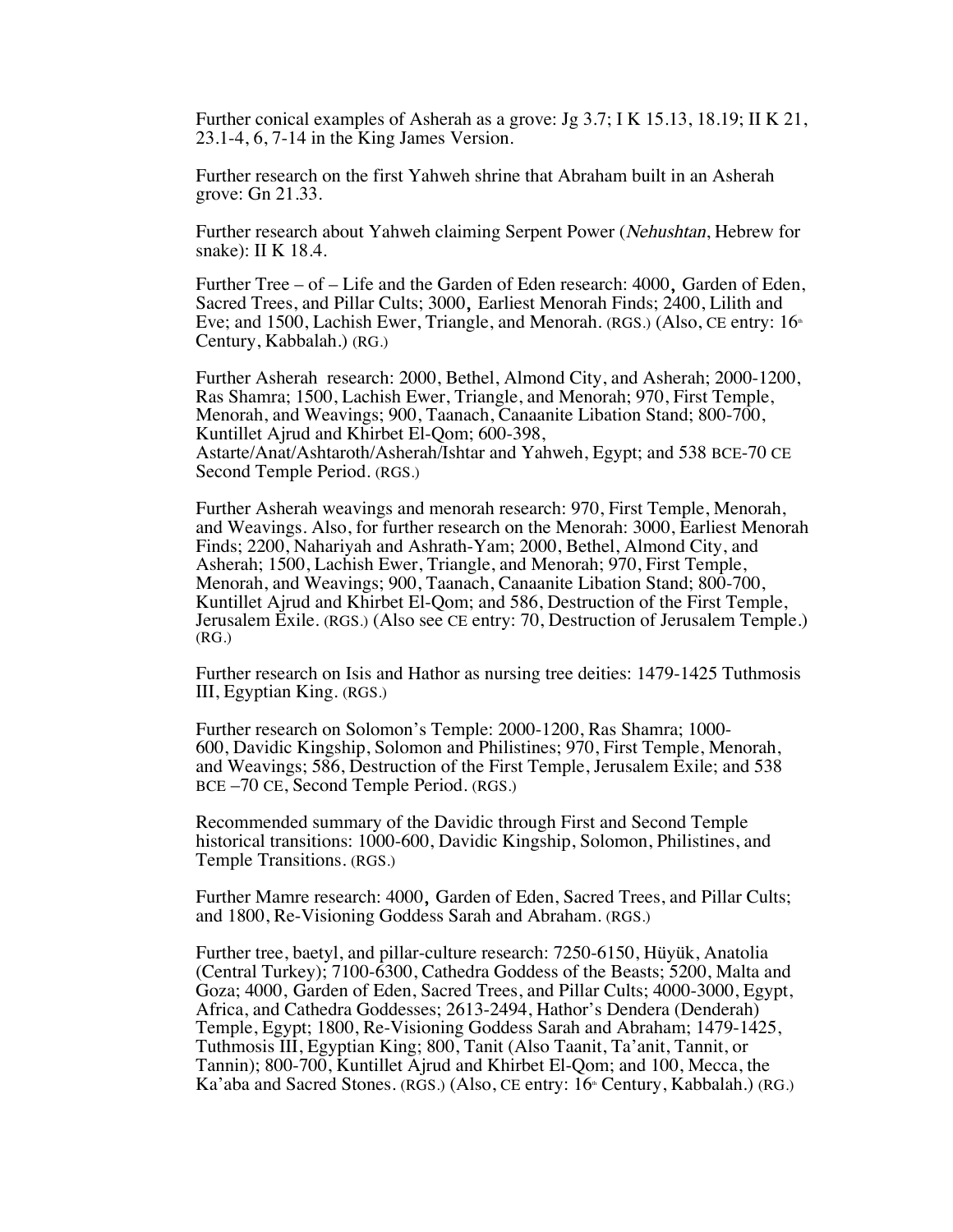Further cathedra goddesses research: 8300-4500, Sha'ar Hagolan (Sha'ar HaGolan); 7250-6150, Çatal Hüyük, Anatolia; 7100-6300, Cathedra Goddess of the Beasts; 5500-3500, Cucuteni (Tripolye)) Culture, Eastern Europe; 5400-3500, Ancient Aphrodite: Chalcolithic or Copper Age; 4400-2500, Olympus Hera; 4000-3000, Egypt, Africa, and Cathedra Goddesses; 3250, Scorpion Tableau, Earliest Egyptian Proto-Hieroglyphics; 3000-2000, Anatolia, Kubaba and the Hittites; 2500, Inanna, Holder of the Me; 900, Taanach, Canaanite Libation Stand; 800-700, Kuntillet Ajrud and Khirbet El-Qom; 750-650, Cybele and King Midas, Anatolia; 550, Cathedra Goddess Kourotrophos, Megara Hyblaea, Sicily; and 400, Cathedra Goddess Isis. (RGS.)

Further Taanach research: 900, Taanach, Canaanite Libation Stand. For additional research on Ras Shamra: 2000-1200, Ras Shamra. Further research about Kuntillet Ajrud and Khirbet el Qom: 800-700 Kuntillet Ajrud and Khirbet el Qom. (RGS.)

Further Hammurabi research: 1750 Hammurabian Dynasty, Babylon, Ishtar, and Inanna. For additional Nahariyah research: 2200 Nahariyah and Ashrath-Yam. Further Canaan research: 7000, Jericho, Canaan/Palestine. (RGS.)

Further Psi/KA goddess research: 25,000, Caravanserai, Trade Routes, and Dark Mothers; 15,000-12,000, Lascaux Cave; 10,000, Grotta dell'Addaura; 7000-5000, Early Neolithic Crete; 5500-3500, Cucuteni (Tripolye) Culture, Eastern Europe; 5400-3500, Ancient Aphrodite: Chalcolithic or Copper Age; 4000, Nile Bird Goddess, Egypt; 2000-1450, Middle Bronze Age, Crete/Chthonian Peak Temple (Palace) Period/Middle Minoan Period (MM IA-MMII); 1900-1800, Dawning of the African Alphabet and the Aniconic Goddess Triangle; 1500, Lachish Ewer, Triangle, and Menorah; 1400-1000, Post Palace Period; 900-800, KA Goddess, Salamis, Cyprus; 800, Tanit (also Taanit, Ta'anit, Tannit, or Tannin); and 664-525, Neith and Black Virgin at Minoan (EM I-III). (RGS.)

Also further research and discussions about bucranium, fallopian tubes, Horns of Consecration (or 'celebratory sun posture'), plus Psi/KA goddesses: 5,000- 12,000, Lascaux Cave; 13,000-11,000, Altamira Cave; 7000-5000, Early Neolithic Crete; and 2600-2000, Early Bronze Age, Crete, Chthonian\* Prepalatial/Early Minoan (EM I-III). (RGS.) \* (Earth mother, Chthonia.)

Further Psi/KA research:

- Evans, Sir Arthur. The Mycenaean Tree and Pillar Cult and Its Mediterranean Relations: With Illustrations from Recent Cretan Finds. London, England: Macmillan, 1901. (MTPC.)
- James, Edward Oliver. The Tree of Life: An Archaeological Study. Leiden, Netherlands: Brill, 1966. (TOL).
- Keel, Othmar. Goddesses and Trees, New Moon and Yahweh. Sheffield, England: Sheffield Academic Press, 1998. (GAT.)
- Meekers, Marijke. Sacred Tree on Cypriote Cylinder Seals. Nicosia, Cyprus: Report of the Department of Antiquities Cyprus: 1987. 66-76. (STCC.)

Further research on vulva images: 34,000-28,000, Les Eyzies Vulva Engravings, Dordogne Caves; 31,000, Chauvet Cave and Vulva Engravings; 30,000-25,000, Aurignacian Age; 30,000-25,000, Goddess of Willendorf, Austria; 25,000-20,000, Goddess of Laussel; 5300-4300, Climactic Phase and Script in Old Europe; 3000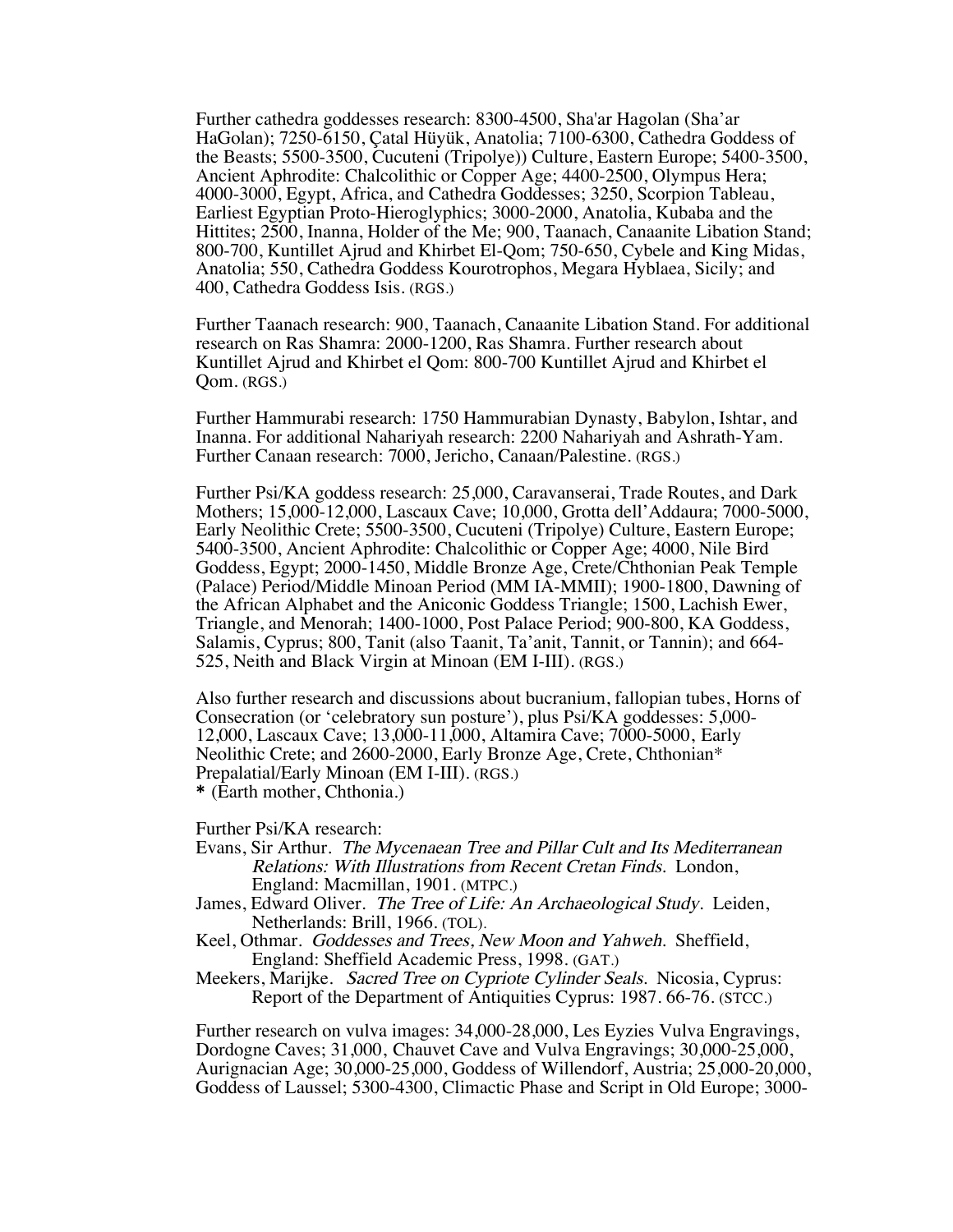2000, Cycladic Goddesses; 2600-2000, Early Bronze Age, Crete, Chthonian; and 400, Celtic Sheela-na-gig. \*

\* For additional CE information, see illustration of a 1600 c. vulva labyrinth design in: Bord, Janet. Mazes and Labyrinths of the World. New York, NY: Dutton, 1976. 85, Fig. 127.) (MLW.)

Further V/triangle/vulvic research: 70,000, Blombos Cave; 34,000-28,000, Les Eyzies Vulva Engravings, Dordogne Caves; 31,000, Chauvet Cave and Vulva Engravings; 30,000-25,000, The Aurignacian Age; 30,000, Labyrinths, Spirals, and Meanders; 30,000-25,000, Goddess of Willendorf, Austria; 8000/7000-5000, Early Neolithic; 7000-5000, Early Neolithic Crete; 5500-3500, Cucuteni (Tripolye) Culture, Eastern Europe; 5300-4300, Climactic Phase and Script in Old Europe; 4000-3000, Locmariaquer, Brittany Hook Symbology; 4000-3500, Gavrinis, Brittany France; 1900-1800, Dawning of the African Alphabet and the Aniconic Goddess Triangle; 1790-1700, Goddess of Kultepe, Anatolia; 1500, Lachish Ewer, Triangle, and Menorah; and 800, Tanit (Also Taanit, Ta'anit, Tannit, or Tannin). (RGS.)

Further research on symbolic systems including the V/triangle/vulvic cave engravings and gender emergence:

- Caldwell, Duncan. "Supernatural Pregnancies: Common Features and New Ideas Concerning Upper Paleolithic Feminine Imagery." Arts & Cultures. Geneva, Switzerland: Barbier-Mueller Museums, 2010. 52-75. (SPC.)
- Clottes, Jean, and J. David Lewis-Williams. The Shamans of Prehistory: Trance and Magic in the Painted Caves. Trans. Sophie Hawkes. New York, NY: Harry N. Abrams, 1998. (SOP.)
- Conroy, L. P. "Female Figurines of the Upper Paleolithic and the Emergence of Gender." Women in Archaeology: A Feminist Critique. Eds. Hilary du Cros and Laurajane Smith. Canberra, Australia: Dept. of Prehistory, Research School of Pacific Studies, Australian National University, 1993. 153-160. (FF.)
- Jabr, Ferris. "Ars Longa." New York Times Magazine, Dec. 7, 2014: 18, 20. (ARSL.)
- Joan, Eahr Amelia. "Ochre's Living Lineage: The Gyne-Morphic Bloodline of Spirituality." Publication, 2018. (OLL.)
- Lewis-Williams, David J. The Mind in the Cave: Consciousness and the Origins of Art. London, England: Thames and Hudson, 2002. (MIC.)
- Marler, Joan, and Miriam R. Dexter, Eds. Signs of Civilization: Neolithic Symbol System of Southeast Europe. Novi Sad, Hungary: Institute of Archaeomythology, 2009. (SC.)
- McCoid, Catherine Hodge and LeRoy D. McDermott. "Toward Decolonizing Gender." American Anthropologist 98.2 (Jun. 1996): 319-326. (TDG.)
- Rubin, Alissa J. "A Mirror of Subterranean Wonders: Replica of Chauvet Cave Bristles with Lifelike Paintings." New York Times, Apr. 25, 2015: C1-C2. (MSW.)
- Tedlock, Barbara. The Woman in the Shaman's Body: Reclaiming the Feminine in Religion and Medicine. New York, NY: Bantam Books, 2005. (WSB.)

Further research on writing plus Vinca–and–Tisza sacred script: 5500-5000, Old European Writing Examples from Sicily; 5500-5000, Old European Writing Examples from Sicily; 5400-3200, Ancient Aphrodite: Chalcolithic or Copper Age; 5300-4300, Climactic Phase and Script in Old Europe; 5000-4900, Inanna,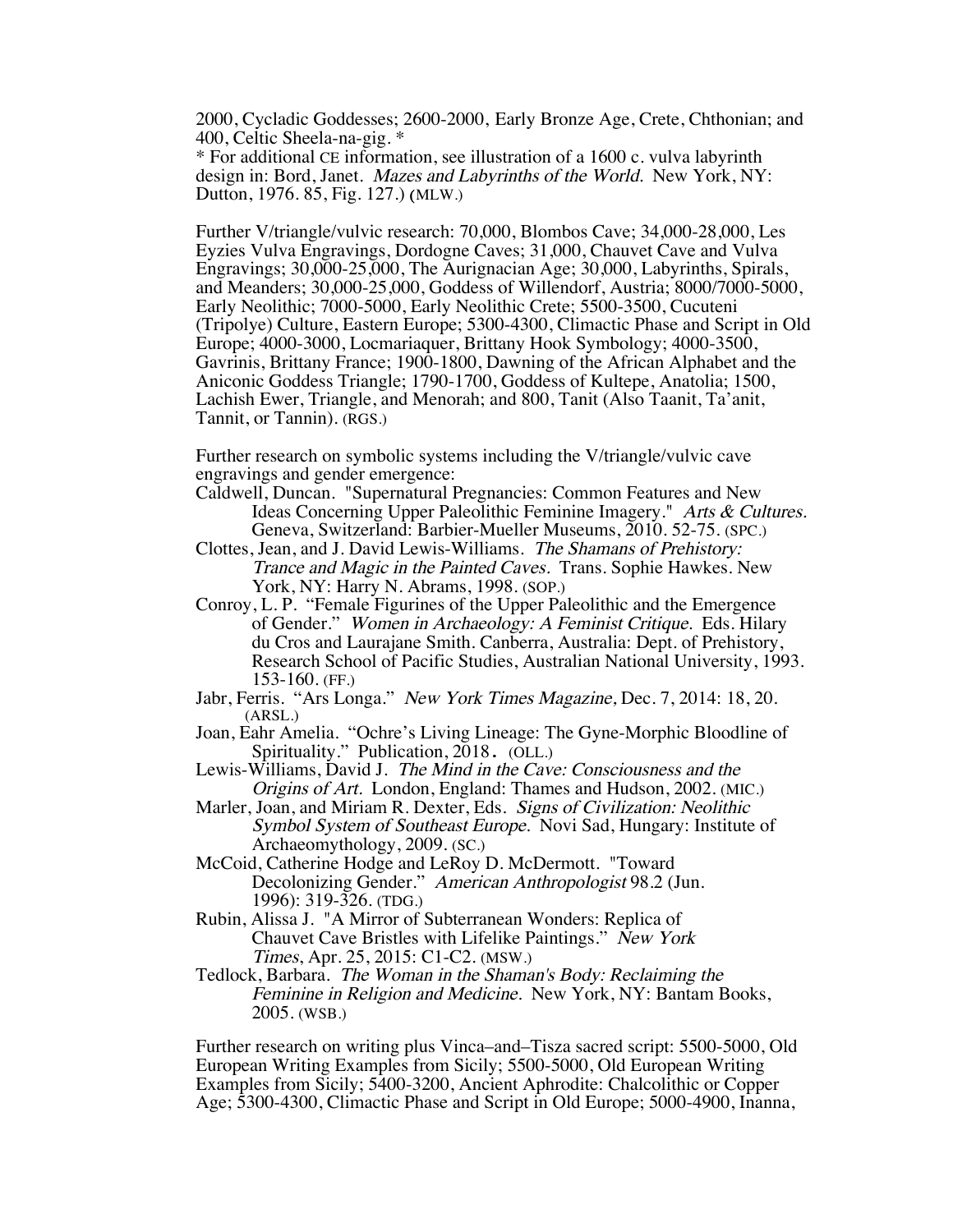Uruk, and Mesopotamia; 3400-2900, Mesopotamian Writing from the Protoliterate Period; 3100-2600, Proto Bronze Age Crete, Writing and Heroes; 3000-2000, Anatolia; 3000, First Dynasty, Egypt; 2300, Sumerian Transitions; 2000-1450, Middle Bronze Age Crete; 1900-1800, of the African Alphabet and Egyptian Aniconic Goddess Triangle; 1600, Mycenaeans Dominant on Greek Mainland; 1100-800, Iron Age; 1100-800, Mediterranean Dark Ages; 668-626, Sumerian Mythology; and 500-400, Classical Greek Era and Leading Male Authors. (RGS.)

Further labyrinth, labrys, spiral, and meander research: 30,000-25,000, Aurignacian Age; 3000, Founding of Troy; 2700, Silbury Hill, England; 2600- 2000, Early Bronze Age, Crete, Chthonian; 2000-1450, Middle Bronze Age, Crete; and 1450-1260, Hattusa and Yazilikaya, Anatolia. For a significant tomb with multiple spirals, see the Castelluccio tomb door #34 in ReGenesis entry,  $19<sup>th</sup>$ to  $15<sup>th</sup>$  BCE. Castelluccio Culture. (RGS.)

For further images of Vinca – Tisza (Central Balkan) signs and symbols, see Google Images, and use the phrase: "Jela Transylvania Neolithic sign."

This Asherah entry, written over the course of three years (2002-2005), is dedicated to Asphodel Long, mentor, muse and goddessmother from 1980 until her death on Imbolic, 2005. Although she died within seconds of finishing the Asherah entry, she has never left the ReGenesis Pilgrimage and is ever present in the Meadows of Asphodel.

# *Villanelle for Women Travellers*

for Eahr

Dear women who have made this pilgrimage To far off lands to seek Her mystery And teach yourselves your own sweet heritage,

And meet Her, new found, with Her your life engage In temples, caves and ancient masonry Dear women who have made the pilgrimage

> Who seek to understand the old language Wiped from our souls with such ferocity But never lost, now bright upon the page

As banners fly with Her immense image On hill and tower, they shake triumphantly – And teach yourselves your own sweet heritage,

Dance sing and shout for joy, regain the stage For women everywhere in slavery Help them find Her in all their righteous rage.

Bless all who work to build the Goddess Age Who mark the path of our life's journey, Dear women who have made the pilgrimage And teach yourselves your own sweet heritage.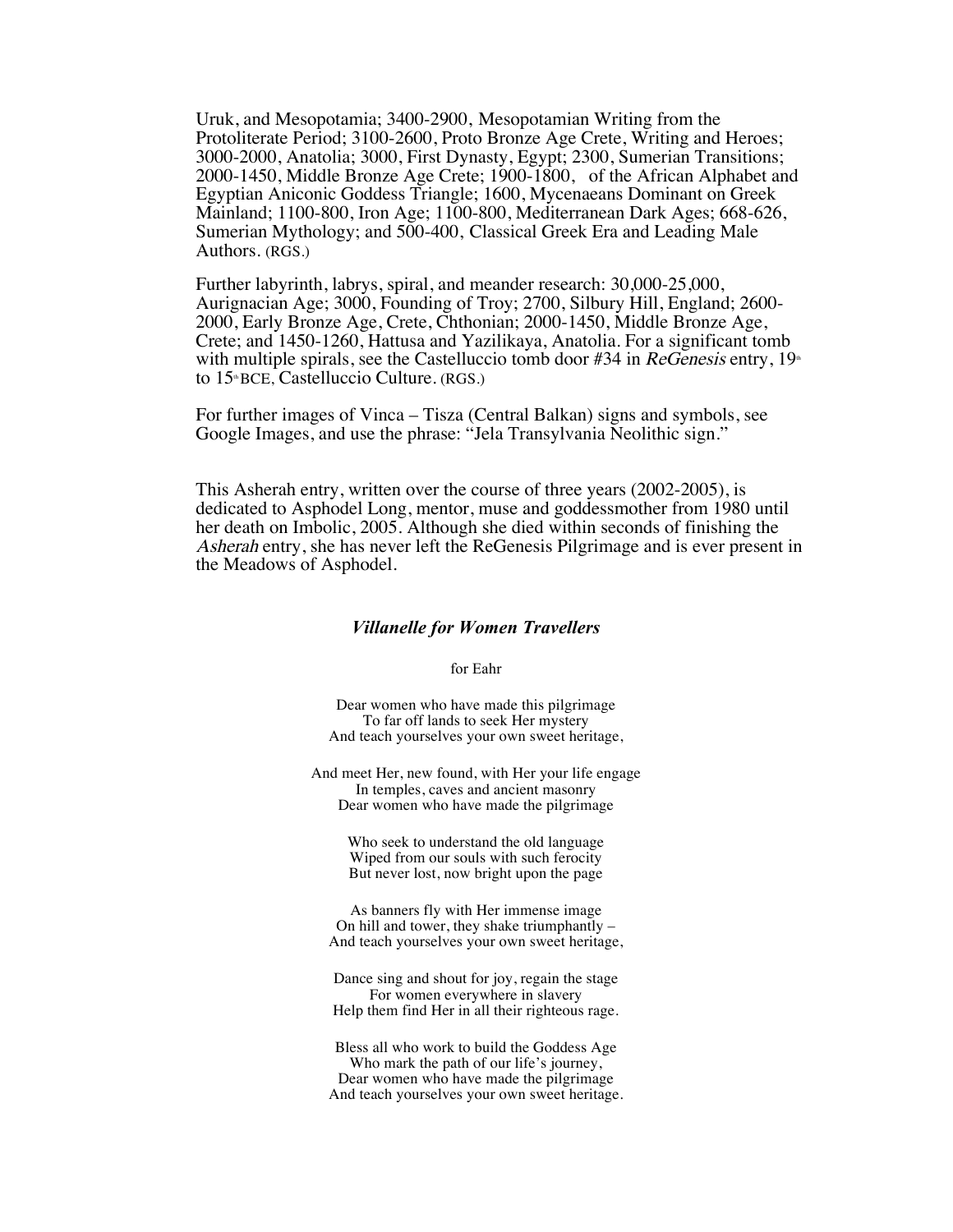# Asphodel Long

IMAGE: MADABA MAP OF HOLY LAND: MADABA, JORDAN. PHOTO: © GSA. DESCRIPTION: THE MADABA MOSAIC MAP IN THE CHURCH OF ST. GEORGE IN MADABA, JORDAN IS THE OLDEST KNOWN CARTOGRAPHIC ILLUSTRATION OF THE HOLY LAND (ISRAEL AND PALESTINE) PLUS SYRIA AND THE EGYPTIAN NILE AREA. SLIDE LOCATION PETRA, SHEET 11, ROW 2, SLEEVE 4, SLIDE #11J, BCE. BCE. CO PET S11 R2 SL4 S11J. SHOT ON LOCATION: CHURCH OF ST. GEORGE IN MADABA, JORDAN: BRITISH MUSEUM, LONDON, ENGLAND. NOTE 1: FIELDWORK PROJECT 1989 AND 2002. IMAGE: MADABA MAP OF HOLY LAND: MADABA, JORDAN. PHOTO: © GSA. DESCRIPTION: THE MADABA MOSAIC MAP IN THE CHURCH OF ST. GEORGE IN MADABA, JORDAN IS THE OLDEST KNOWN CARTOGRAPHIC ILLUSTRATION OF THE HOLY LAND (ISRAEL AND PALESTINE) PLUS SYRIA AND THE EGYPTIAN NILE AREA. SLIDE LOCATION PETRA, SHEET 11, ROW 3, SLEEVE 1, SLIDE #24J, BCE. CO\_PET\_S11\_R3\_SL1\_S24J. ON LOCATION: CHURCH OF ST. GEORGE IN MADABA, JORDAN AT THE BRITISH MUSEUM: LONDON, ENGLAND.. NOTE 1: FIELDWORK PROJECT 1989 AND 2002. IMAGE: CATHEDRA MOTHER GODDESS ASHERAH: TEL TAANACH, CANAANITE (NORTHERN ISRAEL.) IMAGE TBD: © GSA. DESCRIPTION: MOTHER GODDESS ASHERAH (OR ASTARTE) (GGL: 147) SEATED ON A CATHEDRA THRONE BETWEEN TWO LIONESSES. LOCATION TEL TAANACH. SLIDE LOCATION, SHEET , ROW , SLEEVE , SLIDE #, BCE. ON LOCATION: ILLUSTRATION/IMAGE TBD. NOTE 1: ASHERAH WAS THE PROTOTYPICAL MOTHER GODDESS OF THE SEVENTY CANAANITE GODS AND KNOWN AS "QNYT 'LIM, 'PROCREATRESS OF THE GODS' OR 'UM <sup>L</sup>(M'): 'MOTHER OF THE GODS.'" (AMST: 4) NOTE 2: GODDESS ASHERAH WAS WORSHIPED IN ISRAEL FROM THE DAYS OF THE FIRST SETTLEMENT IN CANAAN, AS THE HEBREWS HAD TAKEN OVER THE CULT [CULTURES] OF THIS GREAT MOTHER GODDESS FROM THE CANAANITES. (HG: 45.) NOTE 3: AN ICONOGRAPHIC INTERPRETATION OF CATHEDRA GODDESS INDICATES HIEROS GAMOS. (APL: 2-23-1999.) NOTE 4: "THE HIEROS GAMOS FROM WHENCE A ROYAL SOVEREIGN GETS HIS [OR HER] POWER AND THIS IS THE GODDESS HERSELF (APL: 2-23-1999)." NOTE 5: FIELDWORK PROJECT. PHOTO NOTE: ILLUSTRATOR, CHRISI KARVONIDES. IMAGE: INANNA'S TEMPLE: URUK, BABYLON.

PHOTO: © GSA. DESCRIPTION: INANNA'S TEMPLE, URUK. SLIDE LOCATION NEAR EAST, SHEET 7, ROW 3, SLEEVE 3, SLIDE #10, BCE. CU\_NEA\_S7\_R3\_SL3\_S10.jpg SHOT ON LOCATION: BRITISH MUSEUM: LONDON, ENGLAND. NOTE 1: URUK, INANNA'S SACRED CENTER, WAS THE LOCATION OF THESE FIRST SUMERIAN WRITTEN TABLETS, DATING C. 3100. (POTW: 22; RGS.) NOTE 2: FIELDWORK PROJECT 2002.

IMAGE: INANNA'S TEMPLE: URUK, BABYLON. SLIDE LOCATION NEAR EAST, SHEET 6, ROW 4, SLEEVE 4, SLIDE #15, EARLY DYNASTIC IIIB PERIOD. CU\_NEA\_S6\_R4\_SL4\_S15.jpg SHOT ON LOCATION: METROPOLITAN MUSEUM OF ART: NEW YORK, NY. NOTE 1: "MESOPOTAMIAN MOON (LUNAR) RELIGION AT MAMRE INCLUDED ASHERAH AS MOON AND TREE GODDESS OF THE MOTHERS (RGS)."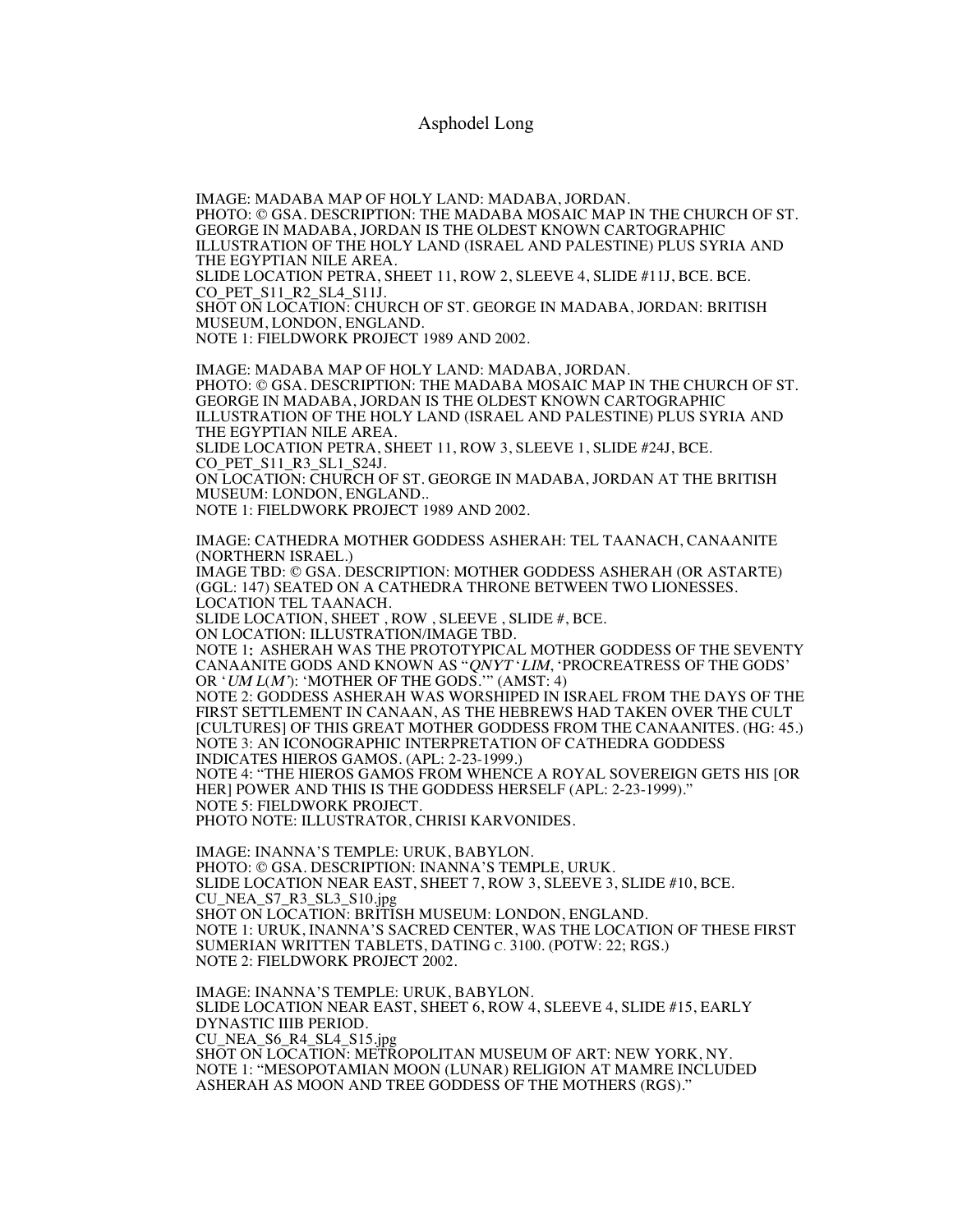NOTE 2: "DURING THE OLD BABYLONIAN AKKADIAN PERIOD, C. 1800-1700 BCE, RELIGIOUS RESIDENCES FOR CLOISTERED PRIESTESSES INCLUDED NIPPUR AND SIPPAR IN MESOPOTAMIA (RGS)." NOTE 3: FIELDWORK PROJECT 2002.

IMAGE: INANNA (OR ASHERAH?) PRESENTING HER BREASTS: ANCIENT IRAN. PHOTO: © GSA. DESCRIPTION INANNA (OR ASHERAH?) HOLDING HER BREASTS, ANCIENT IRAN.

SLIDE LOCATION NEAR EAST, SHEET 12, ROW 2, SLEEVE 3, SLIDE #31, BCE. CU\_NEA\_S12\_R2\_SL3\_S31.jpg

SHOT ON LOCATION: BRITISH MUSEUM: LONDON, ENGLAND. NOTE 1:

DURING IRON AGE II (C. 930-730 BCE OR ALTERNATE DATE, 1100-800 BCE) PILLAR FIGURES OF JUDAHITE GODDESS ASHERAH PRESENTING HER BREASTS WAS WELL KNOWN (GAT: 42-44; RGS). (THIS WAS ALSO TRUE OF GODDESS PINIKIR/KIRIRISHA (WA: 222). (SOURCE: ENTRY ABOVE.)

NOTE 2: "IN THE IMAGERY ASSOCIATED WITH MOTHER GODDESS, THE REPRESENTATION OF BREASTS AND WOMB IS 'A FORM OF DIVINE EPIPHANY' (SGE: 30, n. 60; TGM: 128)."

NOTE 3:

ASHERAH'S ICONOGRAPHY IS ALL FORMS OF THE TREE MANIFESTED IN RITUAL GROVES, TREES, MAY POLES, TEMPLE PILLARS, PRIMEVAL FORESTS, AND GODDESS PILLAR FIGURES WITH FULL NOURISHING BREASTS (AMST: 42-44; AH: 398; COA; APL; RGS). (SOURCE: ENTRY ABOVE.)

NOTE 4: "IN THE IMAGERY ASSOCIATED WITH MOTHER GODDESS, THE REPRESENTATION OF BREASTS AND WOMB IS 'A FORM OF DIVINE EPIPHANY' (SGE: 30, n. 60; TGM: 128)."

NOTE 5: FOR FURTHER ASHERAH IMAGES SEE, (HG: PLATES 1, 5, 6 AND 7.) NOTE 6: FIELDWORK PROJECT 2002.

IMAGE: ISRAELITE POLE OR PILLAR CULT [CULTURE] FIGURE OF ASHERAH: CANAANITE.

PHOTO GS DESCRIPTION: ISRAELITE FIGURE OF ASHERAH HOLDING HER BREASTS ON A PILLAR OR POLE-LIKE BASE, LATE IRON AGE. \* SLIDE LOCATION BIB ARCH, SHEET 1, ROW 3, SLEEVE 1, SLIDE #22, 951-586 BCE. CO\_BAR\_S1\_R3\_SL1\_S22.jpg CO\_BAR\_S1\_R3\_SL1\_S22\_ILL.jpg ON LOCATION: CANAAN.

NOTE 1:

ASHERAH'S ICONOGRAPHY IS ALL FORMS OF THE TREE MANIFESTED IN RITUAL GROVES, TREES, MAY POLES, TEMPLE PILLARS, PRIMEVAL FORESTS, AND GODDESS PILLAR FIGURES WITH FULL NOURISHING BREASTS (AMST: 42-44; AH: 398; COA; APL; RGS).

NOTE 2: "IN THE IMAGERY ASSOCIATED WITH MOTHER GODDESS, THE REPRESENTATION OF BREASTS AND WOMB IS 'A FORM OF DIVINE EPIPHANY' (SGE: 30, n. 60; TGM: 128)."

NOTE 3:

• ALSO NOTE THAT BERNARD DIETRICH TRACES THE ORIGINS OF THE PILLAR-TREE CULTS, INCLUDING BAETYLS AND INDWELLING DIVINE REPRESENTATIONS BACK EVEN FURTHER TO NEOLITHIC ANATOLIA (TIGR: 8-9; RGS) (RGS: ASHERAH, 2000; TOL: 32-34, 59, 103; GAT: 42-44, 56; HBSRV; TPA: 251; ERE: 666; TIGR: 8-9; STCC; & II K 17.10-11).

NOTE 4: "IN THE IMAGERY ASSOCIATED WITH MOTHER GODDESS, THE REPRESENTATION OF BREASTS AND WOMB IS 'A FORM OF DIVINE EPIPHANY' (SGE: 30, n. 60; TGM: 128)." NOTE 5: FOR FURTHER ASHERAH IMAGES SEE, (HG: PLATES 1, 5, 6 AND 7.)

NOTE 6: FIELDWORK PROJECT.

PHOTO NOTE: © BIBLICAL ARCHAEOLOGY SOCIETY (1989).

IMAGE: TREE – OF – LIFE AND SPREAD EAGLE (ANZU?): NIMRUD, ASSYRIA. PHOTO: © GSA. DESCRIPTION ASSYRIAN TREE – OF – LIFE WITH PROTECTIVE WINGED SUN DISK AND SPREAD EAGLE (ANZU) OR GENII OVERHEAD, NIMRUD NORTH PALACE.

SLIDE LOCATION NEAR EAST, SHEET 9B, ROW 2, SLEEVE 5, SLIDE #20, BCE.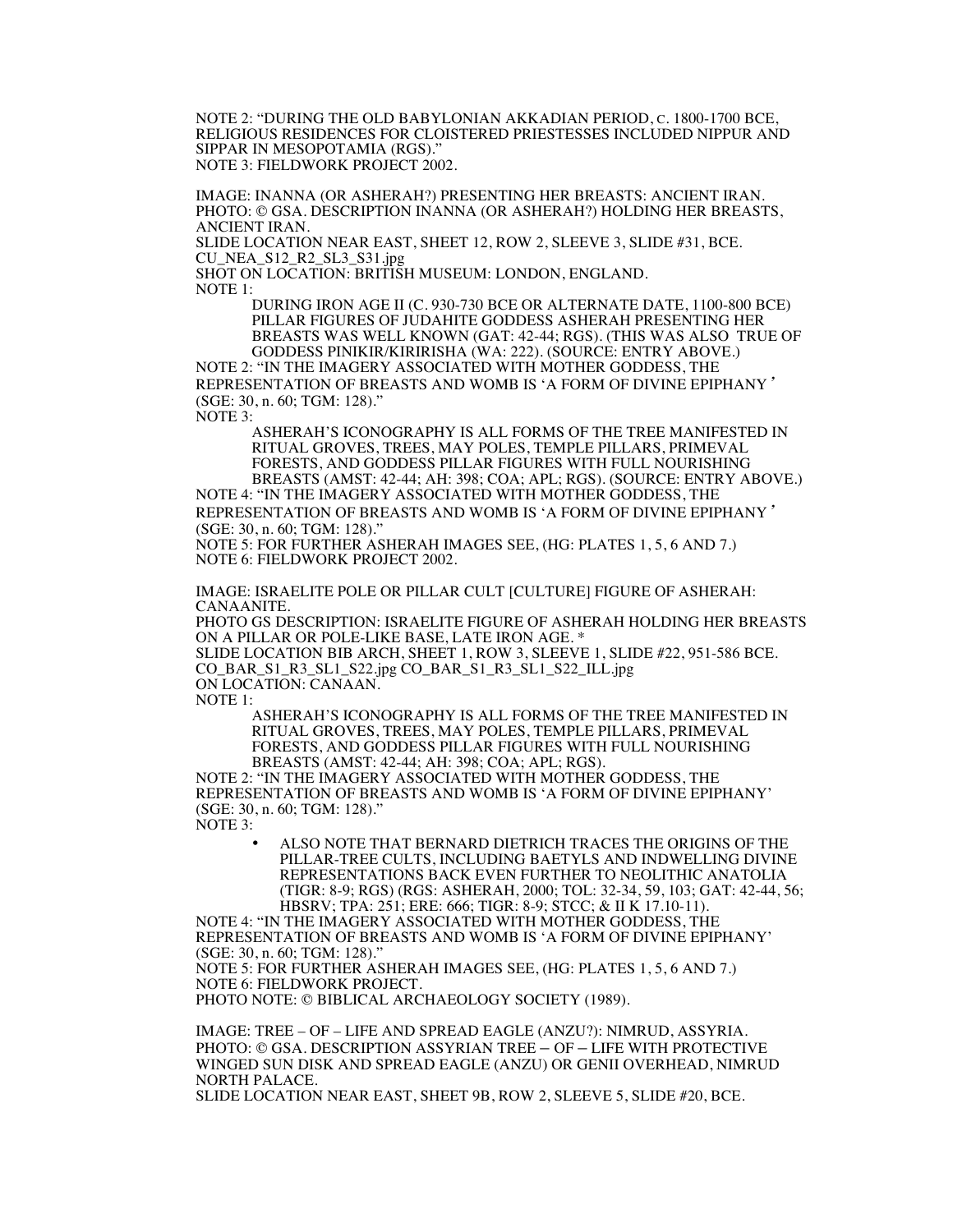CU\_NEA\_S9B\_R2\_SL5\_S20.jpg

SHOT ON LOCATION: BRITISH MUSEUM: LONDON, ENGLAND. NOTE 1: "ASHERAH'S ICONOGRAPHY IS ALL FORMS OF THE TREE MANIFESTED IN RITUAL GROVES, TREES, MAY POLES, TEMPLE PILLARS, PRIMEVAL FORESTS, AND GODDESS PILLAR FIGURES WITH FULL NOURISHING BREASTS" (AMST: 42-44; AH: 398; COA; APL; RGS).

NOTE 2:

WAS THE STORY OF THE DENIAL OF THE TREE – OF – LIFE TO HUMANS IN GEN 3:24 A PROHIBITION OF WORSHIP OF THE GODDESS ASHERAH? IT IS SUGGESTED THAT AN AFFIRMATIVE ANSWER MAY RESPECTABLY BE GIVEN (ATLM; RGS). (SOURCE: ENTRY ABOVE.)

NOTE 3: ASHERIM, \* ICONIC REPRESENTATIONS OF ASHERAH. NOTE 4: \* FOR FURTHER INTERPRETATIONS OF THE ASHERIM, SEE AH: 385-408, PLUS 1 KINGS 15:13 AND 2 KINGS 21:7.) NOTE 5: FIELDWORK PROJECT 1998-2002.

IMAGE: TREE – OF – LIFE WITH ISIS/HATHOR NURSING TUTHMOSIS III: VALLEY OF THE KINGS, EGYPT.

PHOTO: © GSA. DESCRIPTION: TUTHMOSIS III (THUTMOSIS) NURSING FROM ISIS/ HATHOR/HATSHEPSUT'S TREE (TREE – OF – LIFE), VALLEY OF THE KINGS, EGYPT. SLIDE LOCATION EGYPT, SHEET 34, ROW 4, SLEEVE 3. SLIDE #239d, 1479-1425 BCE. CO\_EGY\_S34\_R4\_SL3\_S239d.jpg

SHOT ON LOCATION: VALLEY OF THE KINGS: EGYPT. NOTE 1:

> AN ICONOGRAPHIC INTERPRETATION OF ISIS/HATHOR NURSING TUTHMOSIS III INDICATES HIEROS GAMOS. ADDITIONALLY, E. O. JAMES SUGGESTS THAT THE TREE WAS THE GODDESS EMBODYING THE FEMALE PRINCIPLE OF SHE WHO GIVES LIFE, TAKES IT AWAY, AND RETURNS IT AGAIN (TOL; RGS).

NOTE 2: "THE HIEROS GAMOS FROM WHENCE A ROYAL SOVEREIGN GETS HIS [OR HER] POWER AND THIS IS THE GODDESS HERSELF (APL: 2-23-1999)." NOTE 3: FIELDWORK PROJECT 1989.

IMAGE: TREE – OF – LIFE MOTIF: CYPRUS, GREECE. PHOTO: © GSA. DESCRIPTION: TREE – OF – LIFE (TANNIT–LIKE VULVIC TRIANGLE BASE) WITH SPHINXES. MOTIF: MEMORIAL LIMESTONE STELE THAT INCLUDES PHOENICIAN INFLUENCES. LOCATION IS GOLGOI OR IDALION, CYPRUS. SLIDE LOCATION CYPRUS, SHEET 5, ROW 3, SLEEVE 5, SLIDE 20, BCE CU\_CYP\_S5\_R3\_SL5\_S20..

SHOT ON LOCATION: METROPOLITAN MUSEUM OF ART: NEW YORK, NY. NOTE 1: STYLIZED 'TREE – OF – LIFE' ORIGINATED FROM THE BRONZE AGE AND HAS "CONNOTATIONS OF FERTILITY AND THE RENOVATION OF NATURE." (SIGNAGE: METROPOLITAN MUSEUM OF ART, NY.) NOTE 2: TREE – OF – LIFE REPRESENTS COMPOSITE DEITIES TANIT/ASHERAH.

NOTE 3: FIELDWORK PROJECT 1993-2002.

IMAGE: TREE – OF – LIFE MOTIF AND AMENEINET WITH HIS MOTHER: DEIR EL-BAHARI, EGYPT.

PHOTO: © GSA. DESCRIPTION: TREE – OF – LIFE MOTIF, AMENEINET WITH HIS MOTHER, DEIR EL-BAHARI, EGYPT.

SLIDE LOCATION EGYPT, SHEET 43, ROW 2, SLEEVE 3, SLIDE #410a, BCE. CO\_EGY\_S43\_R2\_SL3\_S410a.jpg

SHOT ON LOCATION: MUSEUM OF EGYPTIAN ANTIQUITIES: CAIRO, EGYPT. NOTE 1: ASHERIM, CULTIC REPRESENTATIONS OF ASHERAH. NOTE 2: \* FOR FURTHER INTERPRETATIONS OF THE ASHERIM, SEE AH: 385-408,

PLUS 1 KINGS 15:13 AND 2 KINGS 21:7.)

NOTE 3: FIELDWORK PROJECT 1985-1989.

IMAGE: TREE – OF – LIFE, GULA: BABYLONIA. PHOTO: © GSA. DESCRIPTION: PLAQUE OF A BULL, TRIANGLE (VULVA) AND TREE – OF – LIFE DEDICATED TO BABYLONIAN GULA (ALSO NIN-DIN-DUNG), RENOWNED HEALING GODDESS WHO RESTORES LIFE. SLIDE LOCATION NEAR EAST, SHEET 3, ROW 1, SLEEVE 3, SLIDE #18, 1110-900 BCE.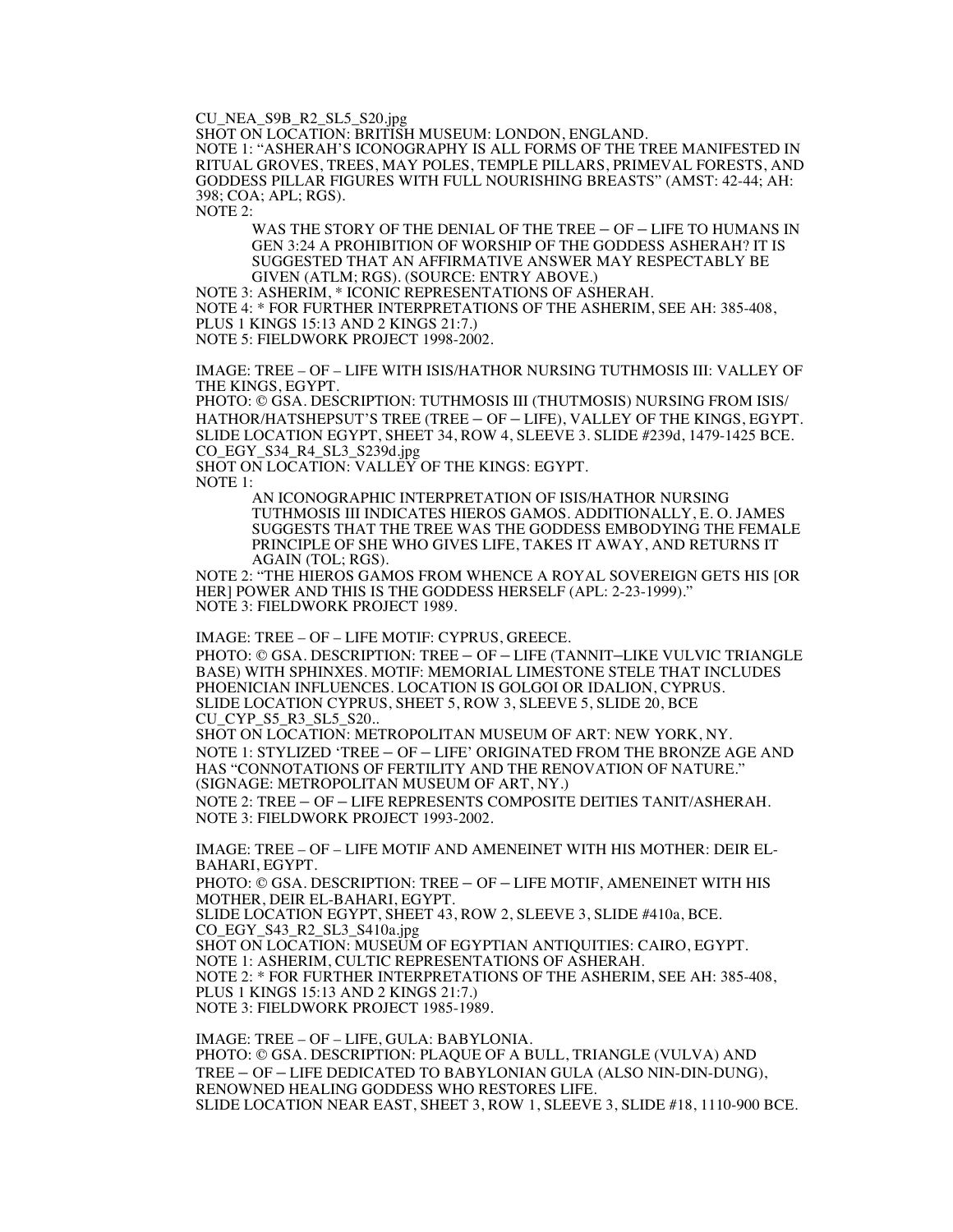CU\_NEA\_S3\_R1\_SL3\_S18.jpg SHOT ON LOCATION: BRITISH MUSEUM: LONDON, ENGLAND. NOTE 1: (CDBL: 108-9.) NOTE 2: FIELDWORK PROJECT 1998-2002.

IMAGE: IMAGE: TREE – OF – LIFE: SOUTHERN SPAIN. PHOTO: © GSA. DESCRIPTION: TREE – OF – LIFE: SPAIN. SLIDE LOCATION SPAIN, SHEET 4, ROW 1, SLEEVE 3, SLIDE #21, BCE. CO\_SPA\_S4\_R1\_SL3\_S21 ON LOCATION: SOUTHERN SPAIN. NOTE 1: "ASHERAH WAS ANY SACRED TREE (AMST: 44): [SHE] WAS ALWAYS A LIVING TREE, OR GROVE, AS HER LIVINGNESS WAS INTEGRAL TO HER RE-CREATRIX, LIFE GIVING FERTILITY ATTRIBUTES (AMST: 42; RGS)." (SOURCE: RGS.) NOTE 2: ASHERIM, \* CONIC REPRESENTATIONS OF ASHERAH. NOTE 3: \* FOR FURTHER INTERPRETATIONS OF THE ASHERIM, SEE AH: 385-408, PLUS 1 KINGS 15:13 AND 2 KINGS 21:7.) NOTE 4: FIELDWORK PROJECT 1999.

IMAGE: MOTIF OF ASHERAH'S LIVING TREE: URUK, SUMER. PHOTO: © GSA. DESCRIPTION: ASHERAH, A LIVING PALM TREE-OF-LIFE, URUK. SLIDE LOCATION NEAR EAST, SHEET 7, ROW 4, SLEEVE 3, SLIDE #7, BCE. CU\_NEA\_S7\_R4\_SL3\_S7.jpg SHOT ON LOCATION: BRITISH MUSEUM: LONDON, ENGLAND. NOTE 1: "THE SACRED QUALITY OF TREES LIES IN THE FACT OF THEIR EMBODIMENT OF THE LIFE PRINCIPLE (TTM: 95-96; ATLM: 15-16). (ST: 111; RAB: 238; SOTB: 430; RDW: 146-8, 160; STP: 91-93; CDBL: 130-1; MTPC: 6-7; STCC)." NOTE 2: "ASHERAH WAS ANY SACRED TREE (AMST: 44): [SHE] WAS ALWAYS A LIVING TREE, OR GROVE, AS HER LIVINGNESS WAS INTEGRAL TO HER RE-CREATRIX, LIFE GIVING FERTILITY ATTRIBUTES (AMST: 42; RGS)." (SOURCE: RGS.) NOTE 3: ASHERIM, \* ICONOGRAPHICAL REPRESENTATIONS OF ASHERAH. NOTE 4: \* FOR FURTHER INTERPRETATIONS OF THE ASHERIM, SEE AH: 385-408, PLUS 1 KINGS 15:13 AND 2 KINGS 21:7.) NOTE 5: FIELDWORK PROJECT 1998-2002.

IMAGE: TREE – OF – LIFE: PAMUKKALE, (ANATOLIA) TURKEY. PHOTO: © GSA. DESCRIPTION: TREE – OF – LIFE GROWING/LIVING IN A SACRED THERMAL POOL AT THE TURIZM HOTEL, PAMUKKALE, (ANATOLIA) TURKEY. SLIDE LOCATION TURKEY, SHEET 110, ROW 2, SLEEVE 1, SLIDE #Bi235, BCE. CO\_TUR\_S110\_R2\_SL1\_SBi235 SHOT ON LOCATION PAMUKKALE, TURKEY.

NOTE 1:

ASHERAH WAS ANY SACRED TREE (AMST: 44); [SHE] WAS ALWAYS A LIVING TREE, OR GROVE, AS HER LIVINGNESS WAS INTEGRAL TO HER RE-CREATRIX, LIFE GIVING FERTILITY ATTRIBUTES (AMST: 42; RGS). (SOURCE: RGS.)

NOTE 2: "ACCORDING TO J. E. TAYLOR, ASHERAH WAS ANY LIVING TREE (AMST: 42, 44; RGS)."

NOTE 3: AS PHOTOGRAPHED IN 1986, IT IS DOUBTFUL IF TREE OR HOTEL STILL EXISTS?

NOTE 4: FIELDWORK PROJECT 1986.

IMAGE: TREE – OF – LIFE ALTAR: TARXIEN, MALTA. PHOTO: © GSA. DESCRIPTION: PITTED DECORATED ALTAR INCLUDING A TREE – OF – LIFE GROWING OUT OF OR EMERGING FROM AN ICONIC OWL: TARXIEN, MALTA SLIDE LOCATION MALTA, SHEET 3, ROW 3, SLEEVE 3, SLIDE #36, 3300 BCE. CO MAL S3 R3 SL3 S36.

SHOT ON LOCATION: NATIONAL MUSEUM OF ARCHAEOLOGY: VALLETTA, MALTA. NOTE 1: FIELDWORK PROJECT 1985.

IMAGE: SEVEN BRANCHED MENORAH ENGRAVED ON ARCH OF TITUS, ROME, ITALY.

PHOTO: © GSA. DESCRIPTION: MENORAH (TREE – OF – LIFE), RE. TEMPLE OF JERUSALEM.

SLIDE LOCATION MSC. ITALY/PHOTOS TBD, SHEET , ROW , SLEEVE , SLIDE #, 81CE.